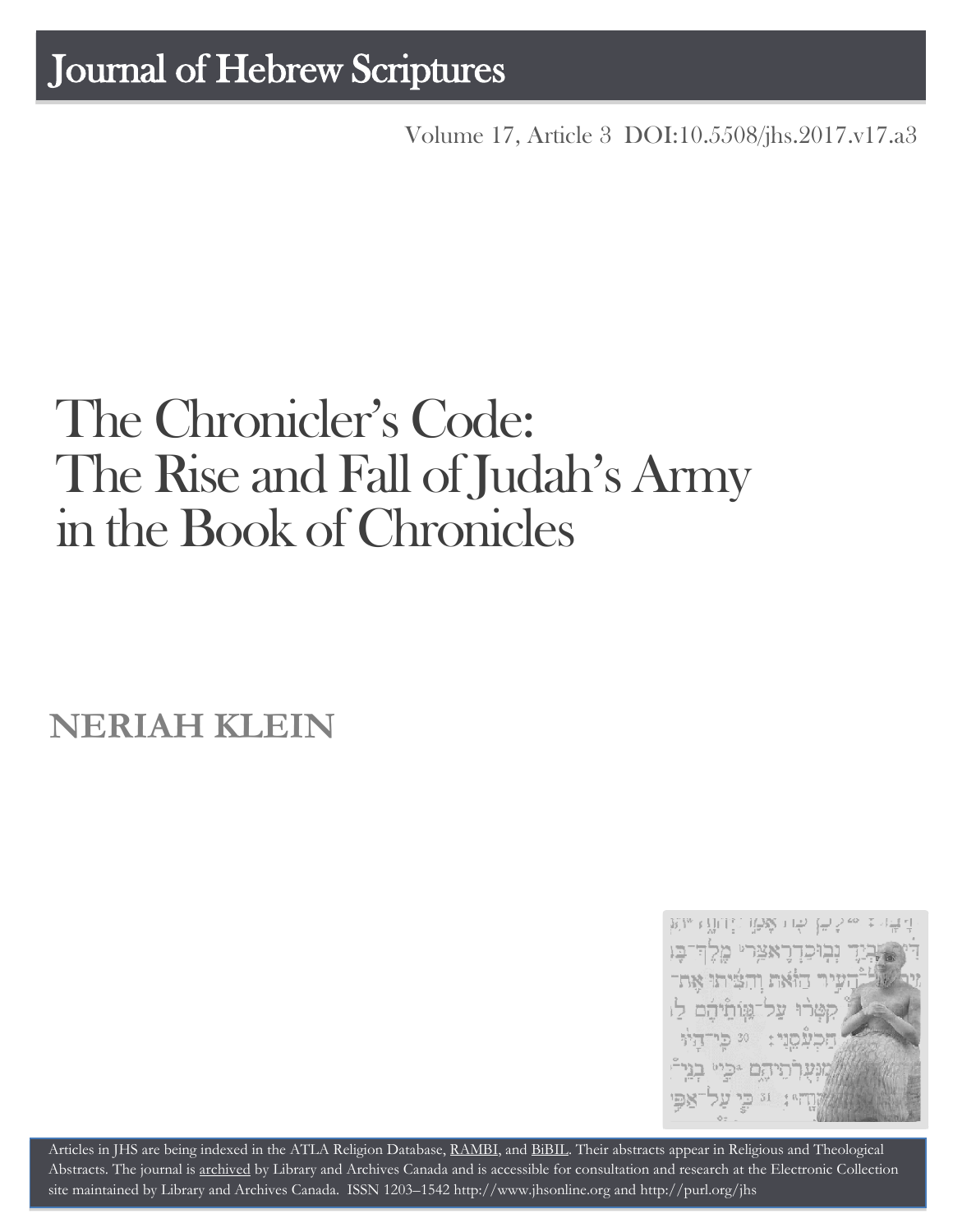### **THE CHRONICLER'S CODE: THE RISE AND FALL OF JUDAH'S ARMY IN THE BOOK OF CHRONICLES**

#### NERIAH KLEIN BAR-ILAN UNIVERSITY

One of the book of Chronicles' most striking features is its fascination with detail. The Chronicler did not spare his readers from extensive lists, numbers and names in a plethora of various contexts, and his fondness for this kind of data is evident throughout the work. This article engages with the observation that the Chronicler's penchant for detail was not limited to its mere inclusion within his book; rather, he made creative and literary use of this material according to his needs and objectives. This discussion will focus on numbers; to be precise, upon the numbers given for the royal Judean military throughout the work. I wish to point out the systematic manipulation of these numbers, which has been previously unnoted in scholarship; an arrangement which simultaneously testifies to the fictitious quality of these numbers, and to the sophisticated literary design woven into the narrative as a whole.<sup>[1](#page-1-0)</sup>

#### **LARGE NUMBERS IN THE BIBLE**

 $\overline{a}$ 

Many of the large numbers that feature in the Bible are famously regarded as exaggerated estimations that cannot reasonably be considered historically accurate. A classic example is the scholarly world's preoccupation with the number of Israelites who left Egypt and lived in the wilderness, as reflected in the figures provided, for example, in Exodus 12:17 and Numbers 1:6–26. The idea that around 600,000 men of military age (around 2,000,000 people in all) left Egypt is considered grossly unrealistic,<sup>[2](#page-1-1)</sup> and various

<span id="page-1-0"></span><sup>&</sup>lt;sup>1</sup> This article is an extended version of my lecture in the 'Literary Features: Fact or Fiction' unit in the EABS annual conference, Leuven 2016. Thanks are due to Prof. Michael Avioz, Dr. Karolien Vermeulen, Dr. Noga Ayali-Darshan and Dr. Yitzchak Amar for their helpful, insightful comments that improved this article to no end. Any inaccuracies, of course, are mine and mine alone. This article uses the NRSV translation.

<span id="page-1-1"></span><sup>&</sup>lt;sup>2</sup> The reason for this is based on both comparison with other biblical data, and upon various demographic analyses proposed in research. For various surveys of this approach, see: E.W. Davies, "A Mathematical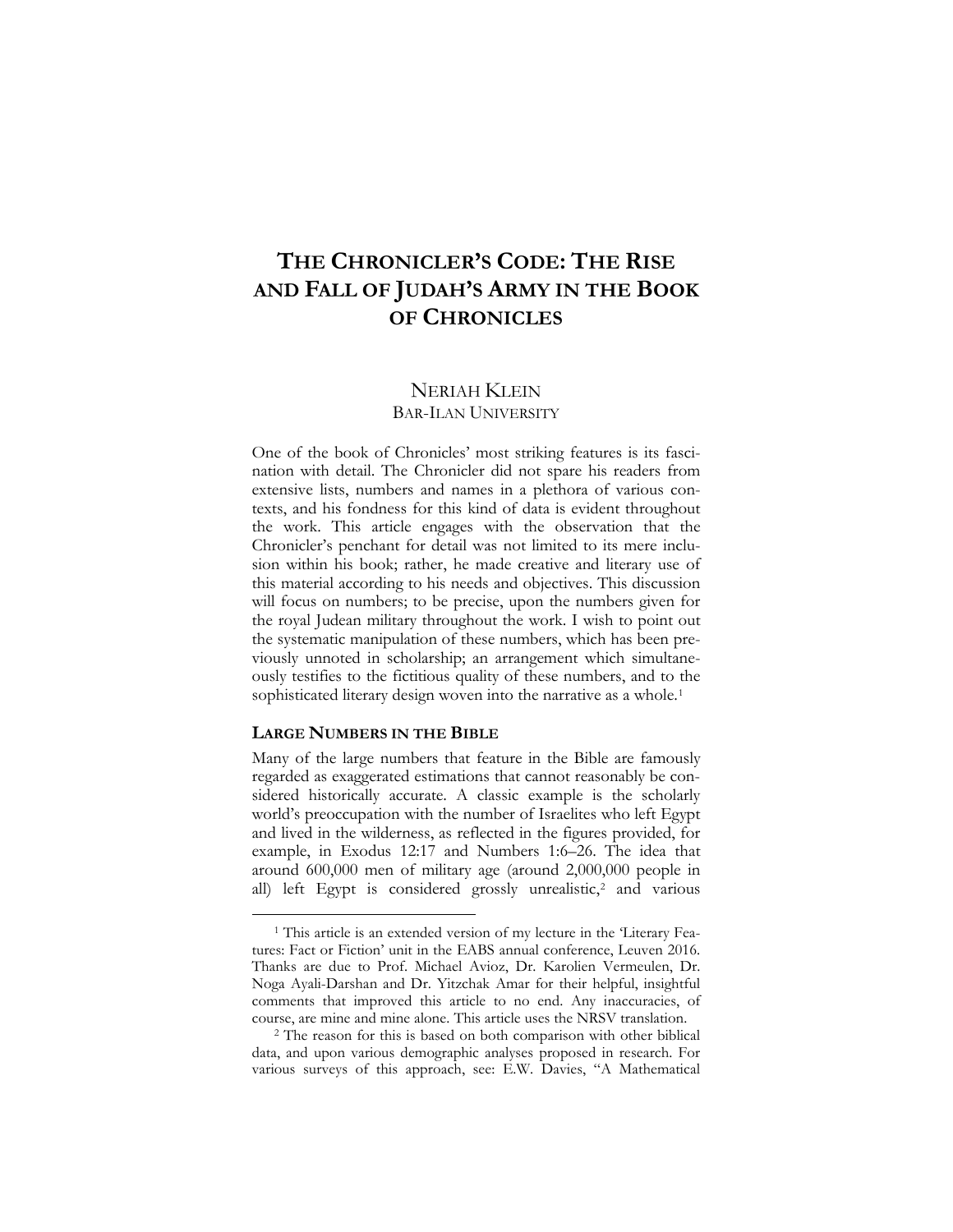attempts have been made to justify these figures; one such tactic involves interpreting the expression אלף, which generally denotes the number 1000 in the Bible, as relating to military units, tribal sub-units, or to military officers.<sup>3</sup> More often than not, such attempts are subjected to fierce criticism and deemed deficient,<sup>4</sup> although there are still those who stand by such interpretations.<sup>5</sup>

Alongside scholars who seek to explain that these numbers express actual reality,<sup>6</sup> others have argued that the numbers are purely fictitious, and that any efforts to justify their historicity are vain. If the latter claim is accepted, however, the question already posed by Segal in 1965 immediately arises: "When a writer of the Old Testament had freedom of choice in his use of numerals, what were the motives that prompted him to employ one particular number rather than another?".<sup>7</sup> And indeed, various explanations have been proffered for the census figures in the book of Numbers, usually involving complicated mathematical calculations,<sup>8</sup>

<sup>4</sup> See, for example: B.A. Levine, *Numbers 1–20* (AB; New York: Doubleday, 1993), 139; Davies, "A Mathematical Conundrum," 460–65; J. Milgrom, "On Decoding Very Large Numbers," *VT* 49 (1999), 131–32; M. McEntire, "A Response to Colin J. Humphreys's 'The Number of People in the Exodus from Egypt: Decoding Mathematically the Very Large Numbers in Numbers I and XXVI'," *VT* 49 (1999), 262–64; R. Heinzerling, "On the Interpretation of the Census Lists by C. J. Humphreys and G. E. Mendenhall," *VT* 50 (2000), 250–252.

<sup>5</sup> See, for example, Rendsburg's sympathetic criticism on Humphreys' article noted in n. 3 above: G. Rendsburg, "An Additional Note to Two Recent Articles on the Number of People in the Exodus from Egypt and the Large Numbers in Numbers I and XXVI," *VT* 51 (2001), 392–96.

<sup>6</sup> Besides those who interpret the term אלף in various ways, Albright's approach is worth noting. He claims that these censuses are based upon the actual reality of the united Israelite kingdom. See: W.F. Albright, "The Administrative Divisions of Israel and Judah," *JPOS* 5 (1925), 17–54; idem, *From the Stone Age to Christianity* (Baltimore: Johns Hopkins, 1946),

222.7 J.B. Segal, "Numerals in the Old Testament," *JSS* 10 (1965), 2–20 (2).

<sup>8</sup> R. Heinzerling, "Bileams Rätsel: Die Zählung der Wehrfähigen in

Conundrum: The Problem of the Large Numbers in Numbers I and XXVI," *VT* 45 (1995), 449–69 (449–52); D.M. Fouts, "A Defence of the Hyperbolic Interpretation of Large Numbers in the Old Testament," *JETS* 40 (1997), 377–87.

<sup>3</sup> Various versions of this have been proposed. See, for example: W.M.F. Petrie, *Researches in Sinai* (London: Murray, 1906), 207–20; G.E. Mendenhall, "The Census Lists of Numbers 1 and 26," *JBL* 77 (1958), 52–76; J.W. Wenham, "Large Numbers in the Old Testament," *TynBul* 18 (1967), 19–53; R.E.D. Clark, "The Large Numbers of the Old Testament," *Journal of the Transactions of the Victoria Institute* 87 (1955), 82–92; J.W. Wenham, "Large Numbers in the Old Testament," *TB* 18 (1967), 19–53; C.J. Humphreys, "The Number of People in the Exodus from Egypt: Decoding Mathematically the Very Large Numbers in Numbers I and XXVI," *VT* 48 (1998), 196–213.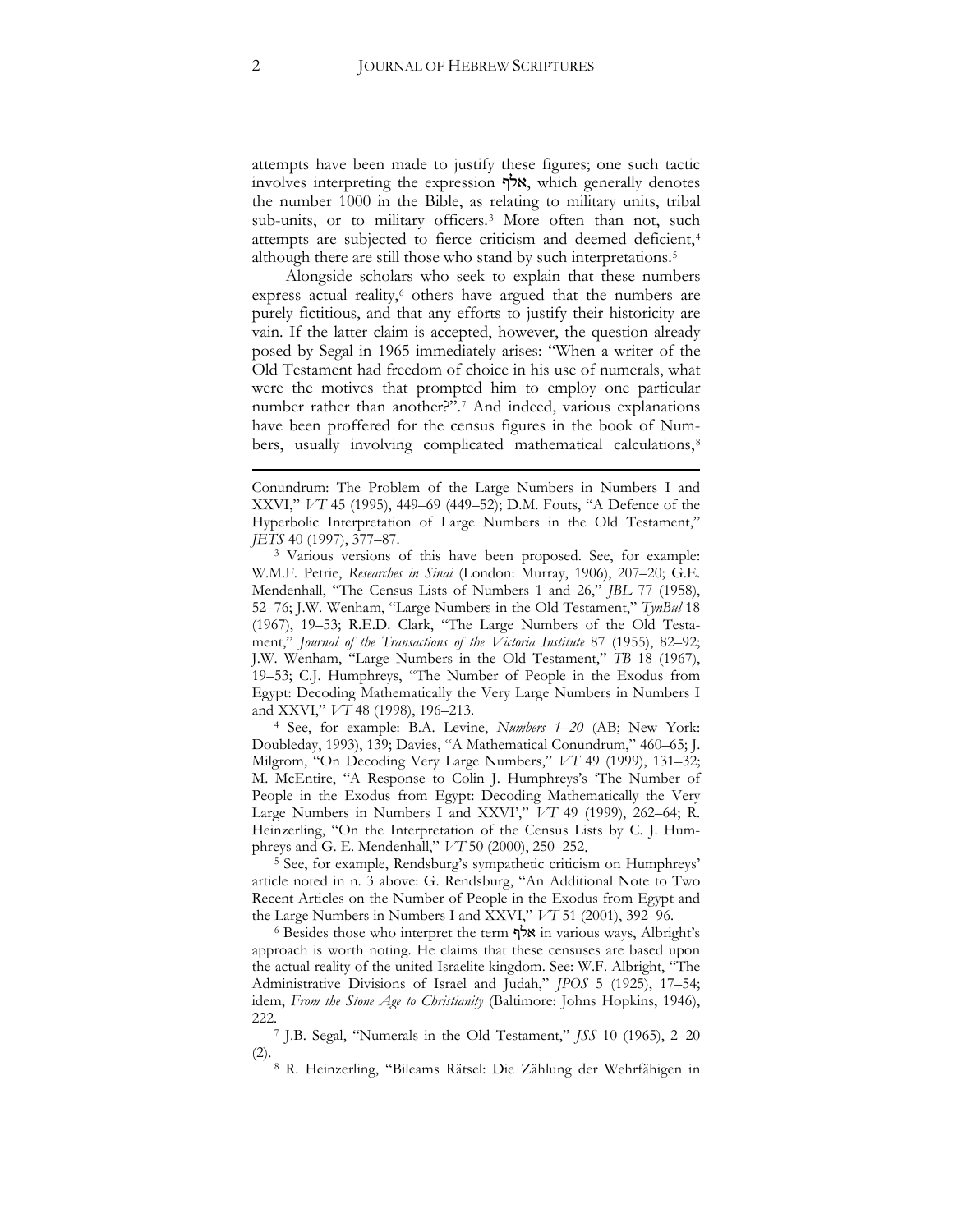ancient astronomy,<sup>[9](#page-3-0)</sup> and even *gematria*.<sup>[10](#page-3-1)</sup> The results—perhaps un-surprisingly—are not usually convincing.<sup>[11](#page-3-2)</sup>

The most sound and cautious approach, I believe, is represented by Fouts and Davies, who argue that the employment of large, exaggerated numbers should be seen as an accepted, intentional literary convention calculated to achieve a certain effect**—**for example, in order to glorify the name of some king or god**—** wherein the actual given numbers lack significance in themselves.<sup>[12](#page-3-3)</sup> In any case, it seems that the debate between the "realistic-historical" approach and the "literary" approach in regard to large numbers in the Bible has yet to be resolved.

There is, however, general consensus that the numbers in the book of Chronicles *are* exaggerated.[13](#page-3-4) To illustrate, Ralph Klein

 $\overline{a}$ 

<span id="page-3-2"></span><sup>11</sup> See, for example, the survey and criticism of Davies, "A Mathematical Conundrum," 452–60.

<span id="page-3-3"></span><sup>12</sup> Fouts, *The Use of Large Numbers*; idem, "A Defence of the Hyperbolic Interpretation"; idem, "The Incredible Numbers of the Hebrew Kings," in D.M. Howard Jr. and M.A. Grisanti (eds.), *Giving the Sense: Understanding and Using Old Testament Historical Texts* (Grand Rapids: Kregel Academic, 2003), 283–99; Davies, "A Mathematical Conundrum," 465– 69. This approach is supported by Near Eastern material, mainly royal Assyrian inscriptions, which make intentional use of exaggerated numbers in order to glorify certain Assyrian kings; see, among others: Fouts, *The Use of Large Numbers*, 68–124; idem, "Another Look at Large Numbers in Assyrian Royal Inscriptions," *JNES* 53 (1994), 205–11. See also: A.R. Millard, "Large Numbers in the Assyrian Royal Inscriptions," in M. Cogan and I. Eph'al (eds.), *Ah, Assyria…: Studies in Assyrian History and Ancient Near Eastern Historiography Presented to Haim Tadmor* (Jerusalem: Magnes, 1991), 213–22. In contrast, see De Odorico's more cautious conclusion: M. De Odorico, *The Use of Numbers and Quantifications in the Assyrian Royal Inscriptions* (Helsinki: Neo-Assyrian Text Corpus Project, University of Helsinki, 1995), 161–62.

<span id="page-3-4"></span><sup>13</sup> See, for example: E.L. Curtis and A.A. Madsen, *The Books of Chronicles* (ICC; Edinburgh: Clark, 1910), 374–75; W.A.L. Elmslie, *The Books of Chronicles* (The Cambridge Bible for Schools and Colleges; Cambridge: Cambridge University, 1916), 239; R.W. Klein, "How Many in a Thousand?," in M. Graham et al. (eds.), *The Chronicler as Historian* (Sheffield: Sheffield Academic, 1997); G. Galil et al. (eds.), *2 Chronicles* (Olam HaTanach; Tel Aviv: Davidson-Atai, 1995), 98, 112, 135 (Hebrew). Rainy comments that the use of exaggerated numbers is consistent with accepted literary conventions of the Chronicler's time. See A.F. Rainy, "The Chronicler and his Sources – Historical and Geographical," in M. Graham et al. (eds.), *The Chronicler as Historian* (Sheffield: Sheffield Academic, 1997), 30–72 (55). See also K.G. Hoglund, "The Chronicler as Historian:

Numeri 1 und 26," *ZAW* 111 (1999), 404–15.

<span id="page-3-0"></span><sup>9</sup> M. Barnouin, "Les recensements du livre des Nombres et l'astronomie babylonienne," *VT* 27 (1977), 280–303.

<span id="page-3-1"></span><sup>10</sup> H. Holzinger, *Numeri* (Tübingen/Leipzig: J.C.B. Mohr, 1903), 5–6, 134; D.M. Fouts, *The Use of Large Numbers in the Old Testament, with Particular Emphasis on the Use of 'elep* (Ph.D. Thesis; Dallas Theological Seminary, 1992), 167–70.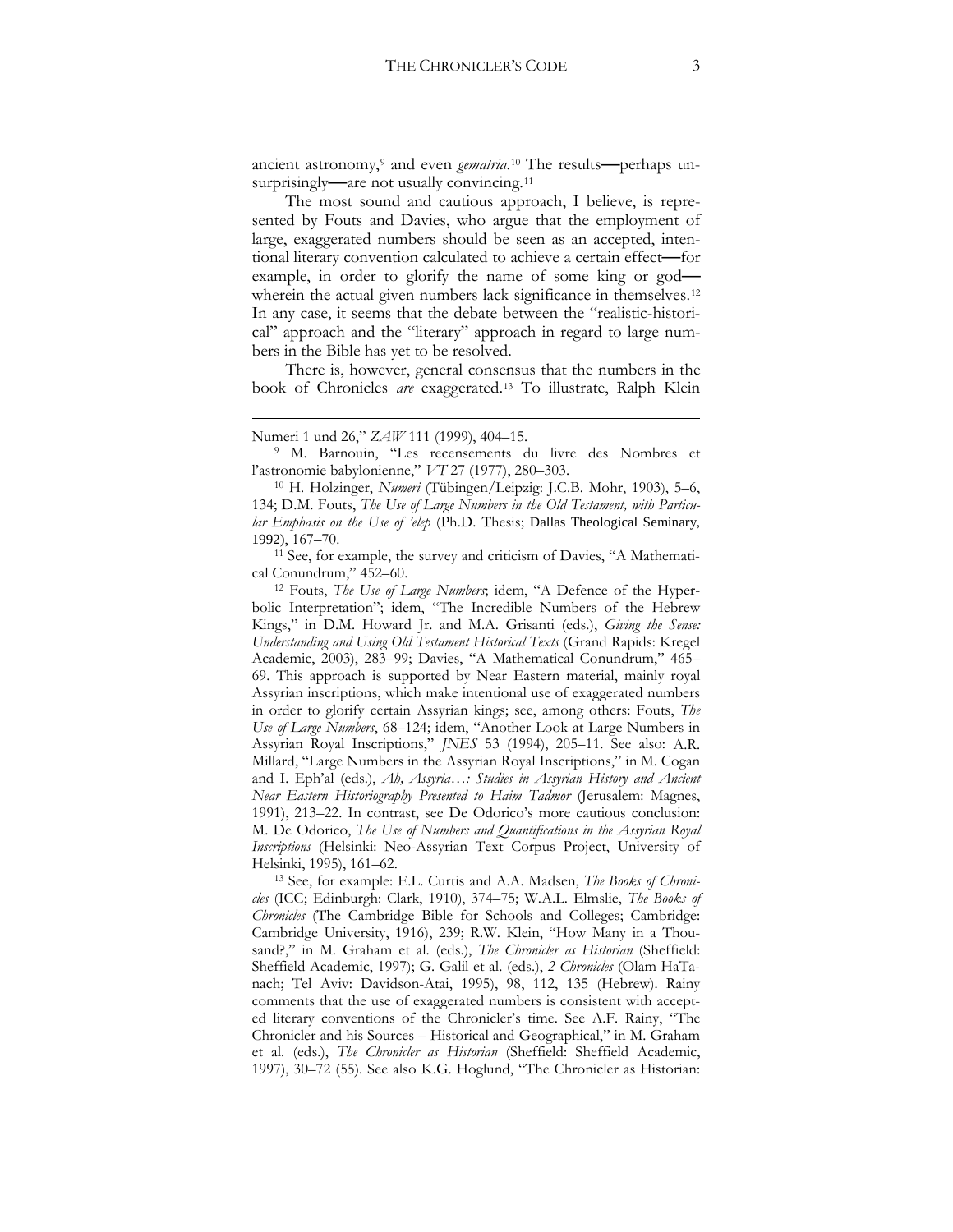notes that the 500,000 warriors who fell in a single day (!) during the battle between Abijah and Jeroboam (2 Chr 13:17) is equivalent to the total number of casualties from both sides during the American Civil War, or the total number of Americans killed during World War Two;<sup>14</sup> while Rudolph has estimated that the 100,000 golden talents David prepared for the construction of the Temple (1 Chr 22:14) is roughly nine times the amount of gold produced all over the world (!) in the year 1900.<sup>15</sup> Some have tried to apply the theory that the term אלף is a military expression representing far fewer than a thousand soldiers to the book of Chronicles as well, thus bringing the numbers into the realm of the feasible and the historical,<sup>16</sup> but Klein convincingly argues that this interpretation is not acceptable<sup>17</sup> and concludes, "Now, as before, the high numbers in Chronicles cannot be taken as reflecting historical reality. Rather, the interpreter's goal should be to see how these numbers are a part of the Chronicler's message or of his theological agenda."<sup>18</sup>

With this statement, Klein parts ways with Davies and Fouts. Whereas the latter, as mentioned, do not ascribe significance to each and every number, and are satisfied with the general claim that

<sup>16</sup> See, for example: J.M. Myers, *II Chronicles* (AB; New York: Doubleday, 1965), 78; J.B. Payne, "The Validity of the Numbers in Chronicles," *Bibliotheca Sacra* 136 (1979), 109–28, 206–20.

<sup>17</sup> Beyond the challenges he poses to those who hold by this theory in relation to the censuses in Numbers, he shows that it simply cannot be applied to the book of Chronicles: for example, the Chronicler also amplified numbers of non-human objects, such as chariots (1 Chr 19:7), gold and silver (1 Chr 19:6; 22:14; 29:4,7) and animals (2 Chr 7:5; 30:24; 35:7– 9), and the term אלף cannot be understood as a military expression in these cases; moreover, a comparison between the terms "officers of hundreds" and "officers of thousands" in Chronicles clearly shows that the Chronicler understood the word אלף as a number, just as he used "hundred." Another example that disproves this theory is the number given for the descendants of Bela, son of Benjamin: 22,034 (1 Chr 7:7); if אלף denotes a military unit, then Bela supposedly had thirty-four people divided up into twenty-two military units, which would mean an average of 1.5 soldiers in each unit. Similarly, Uzziah's army, according to 2 Chr 26:13, numbered 307,500**—**which, according to the theory in question, would mean that each of the 307 units would consist of fewer than two soldiers. Another challenge is that the 200,000 captives that Pekah son of Remaliah took from Judah (2 Chr 28:8) cannot be interpreted as 200 military units, as this figure included women and children. See Klein, "How Many in a Thousand?". Dillard also rejected the idea that אלף means a military unit. See: R.B. Dillard, *2 Chronicles* (WBC; Waco: Word, 1987), 94– 95.

<sup>18</sup> Klein, "How Many in a Thousand?," 281.

A Comparativist Perspective," in M. Graham et al. (eds.), *The Chronicler as Historian* (Sheffield: Sheffield Academic, 1997), 19–29 (26–27).

<sup>14</sup> Klein, "How Many in a Thousand?," 270–82.

<sup>15</sup> W. Rudolph, *Chronikbücher* (HAT; Tübingen: J.C.B. Mohr [Paul Siebeck], 1955), 151, n. 2.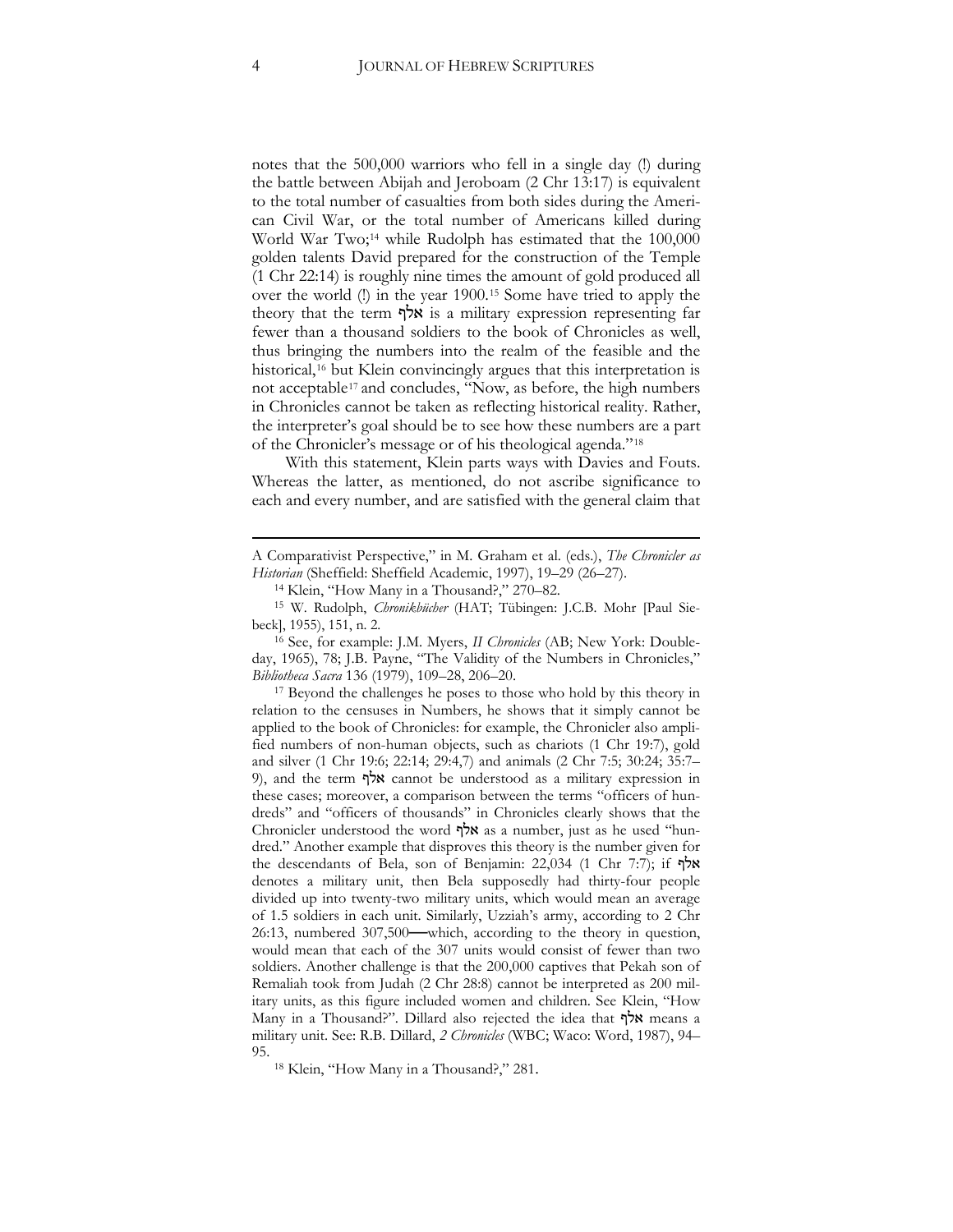these numbers reflect convention, Klein seeks out the literary significance of these figures as part of the book's narrative design. Nonetheless, his practical conclusions barely differ from those of Fouts and Davies. He posits, for example, that the exaggerated numbers of the enemy forces are calculated to emphasize God's role in victory, as it would have been impossible to defeat the massive enemy forces without God's help.[19](#page-5-0) In this vein, it can be added that in Chronicles, a large, strong army is sometimes God's reward for a righteous king.[20](#page-5-1) Yet Klein admits that in most cases, it is difficult to determine why the Chronicler selected certain numbers. He does propose that the number of soldiers in the war between Abijah and Jeroboam**—**400,000 and 800,000 respectively**—**are based upon the figures of David's census in 2 Sam 24: 800,000 Israelites<sup>[21](#page-5-2)</sup> and 500,000 Judeans (1,100,000 Israelites<sup>[22](#page-5-3)</sup> and 470,000 Judeans In 1 Chr 21), whereas the Lucianic version of Samuel, as well as Josephus, cite 400,000 Judeans.[23](#page-5-4) The number of

 $\overline{a}$ 

<span id="page-5-2"></span><sup>21</sup> These are the only two appearances of the number 800,000 in the Bible.

<span id="page-5-4"></span><sup>23</sup> R.W. Klein, "Abijah's Campaign Against the North (II Chr 13**—** What Were the Chronicler's Sources?," *ZAW* 95 (1983), 210–217 (217);

<sup>19</sup> Klein, "How Many in a Thousand?," 281.

<span id="page-5-1"></span><span id="page-5-0"></span><sup>20</sup> Dillard, *2 Chronicles*, 78, 135, 209; P. Welten, *Geschichte und Geschichtsdarstellung in den Chronikbüchern* (Neukirchen: Neukirchener Verlag, 1973), 79–114. According to O. Kaiser, *Introduction to the Old Testament: A Presentation of its Results and Problems* (ET, J. Sturdy; Minneapolis: Augsburg, 1975), 185, the large numbers of troops in Chronicles are an anachronism, under the influence of Hellenistic military sizes. See also Welten, *Geschichte und Geschichtsdarstellung*, 111. Recently, Cudworth suggested that military musters may be meant by the Chronicler to reveal the king's temptation to win wars by his own might. See T.D. Cudworth, *War in Chronicles: Temple Faithfulness and Israel's Place in the Land* (London: Bloomsbury T&T Clark, 2016), 119, 149.

<span id="page-5-3"></span><sup>22</sup> S. Japhet, *I & II Chronicles* (OTL; Louisville: Westminster John Knox Press, 1993), 377–78, argues that the number 1,100,000 in Chronicles relates to Israel and Judah together, and the Chronicler derived this from addition of the numbers of Judah and Israel in Samuel (500,000 + 800,000), and the subtraction of 200,000 because of the declaration that Levi and Benjamin were not included in this census (1 Chr 21:6). See also: Davies, "A Mathematical Conundrum," 456; G. Galil et al. (eds.), *1 Chronicles* (Olam HaTanak; Tel Aviv: Dibre Hayyamim, 1995), 222 (Hebrew). It is, however, problematic to assume that the Chronicler allotted 100,000 to every tribe, as Judah alone numbered 470,000 in Chronicles (without Levi or Benjamin), and in 2 Samuel**—**500,000. If this was nonetheless the Chronicler's numerical system, it may be that he subtracted 200,000 Levites and Benjaminites from Judahs share in Samuel's count (500,000), so that the number of Judahites reaches 300,000 (even though Chronicles presents a different number for Judah**—**470,000), as these two tribes were included in Judah later (1 Chr 11:1, 13–15). If this is so, this may justify the Chronicler's choice of this number in several places later on in the book as the number of a standard Judean military unit (see the discussion below). In any case, this matter is far from being settled.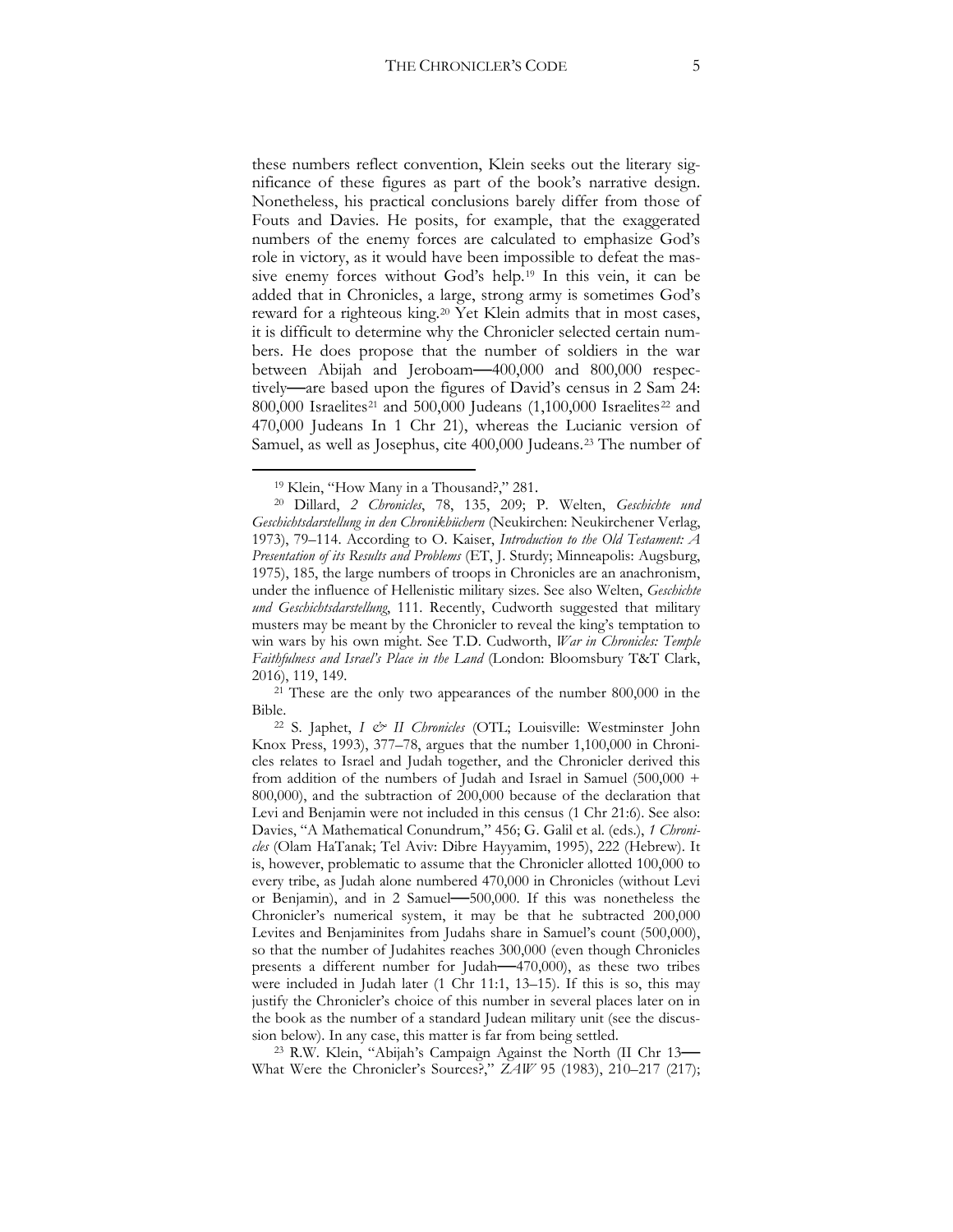Israelites in 2 Sam 24 is indeed identical to that of Jeroboam's army, but it seems unlikely that the Chronicler would base his figures upon those given for David's census in Samuel, rather than upon the data he himself provides in 1 Chr 21.[24](#page-6-0) If we continue in Klein's direction, then the 400,000 soldiers of Abijah are supposedly parallel to the 470,000 Judeans noted in David's census in 1 Chr 21. Presumably, the 70,000 soldiers omitted from the Chronicler's count can be identified with the 70,000 who died during the plague that followed the census; after 70,000 died, 400,000 were left, and this is the final number the Chronicler gives for Abijah's army. This explanation, however, remains in the realm of speculation;[25](#page-6-1) and the overwhelming majority of numbers in the book of Chronicles still lack a convincing literary explanation.

#### **JUDEAN MILITARY SIZE IN CHRONICLES**

My intention is not to determine between the aforementioned approaches to large numbers in the Bible, although I am inclined to reject alternate interpretations of the word אלף. However, Klein's approach to the book of Chronicles certainly rings true, particularly in regard to the numbers that will serve as the focus of this article; as I will demonstrate, their striking artificiality precludes any pretense of historicity, leaving no choice but to adopt Klein's literary method of analysis.

Klein mentions the 580,000 soldiers of Asa as an example of a figure we cannot determine how the Chronicler reached: "[T]he round number of 1,000,000 Ethiopians is considerably larger than the 580,000 men available to Asa, though how the latter figure was calculated still escapes us." Similarly to the balance of power between Abijah and Jeroboam, this number also seems to aggrandize the million-strong army of Asa's opponent, Zerah the Cushite, and highlight the imbalance between them. But why the number 580,000, which is only a "semi-round" number?<sup>26</sup> Why did the

<span id="page-6-0"></span><sup>24</sup> Unless further research proves that these sources in Chronicles come from two different hands.

<span id="page-6-1"></span><sup>25</sup> A different argument assumes that the Chronicler wished to present Israel's force as twice the size of Judah's in order to emphasize the great salvation and God's hand in victory. See, for example: Japhet, *I & II Chronicles*, 689; W. Johnstone, *1 and 2 Chronicles* (*v. 2: 2 Chronicles 10–36, Guilt and Atonement*) (JSOTS 253; Sheffield: Sheffield Academic, 1997), 51–52.

<sup>26</sup> De Odorico distinguished between "round numbers," comprising of a round number of thousands, ten thousands, etc., and "semi-round numbers" such as 1,200. See, for example, De Odorico, *The Use of Numbers*, 161. Some numbers are, therefore, rounder than others. For the sake of convenience, I will refer to any numbers that are not round multiples

idem, "How Many in a Thousand?," 281. Besides these appearances, the number 400,000 appears in the Bible only in the story of the Concubine at Gibeah, describing the number of Israelites who fought against Benjamin (Judg 20:2, 17).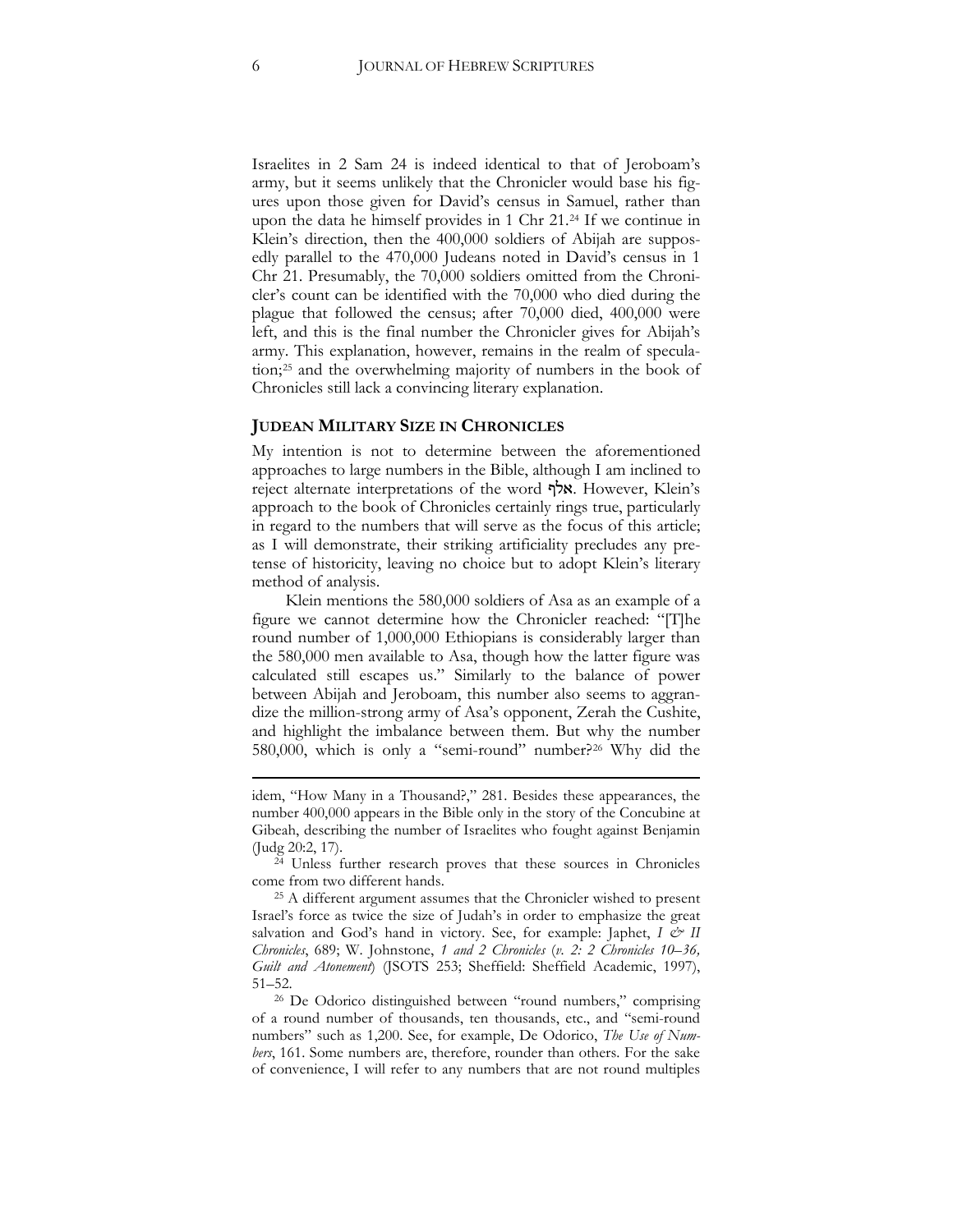Chronicler not choose a round number, like Zerah's perfect million, or like the forces of Abijah (400,000) and Jeroboam (800,000)? Moreover, the Chronicler portrays the enemy's (Jeroboam's) army as precisely twice the size of Abijah's; in this light, why did he not apply the same proportions to this battle and round off Asa's army to half a million, precisely half of Zerah the Cushite's force?[27](#page-7-0)

The same question applies to other "semi-round" numbers in Chronicles, such as Uzziah's 307,500 strong force (2 Chr 26:13); in some cases, there may be no satisfactory answer for the Chronicler's choice.[28](#page-7-1) Nevertheless, I will now propose that we have the means of determining the logical sequence and significance of at least some of these figures. I wish to focus upon the figures the Chronicler provides for the Judean military forces following the schism.

The book of Chronicles provides information about the army sizes of six Judean kings:[29](#page-7-2) the first four kings of Judah**—**Rehoboam, Abijah, Asa and Jehoshaphat; and later on, Amaziah and his son Uzziah.[30](#page-7-3) I will first analyze the figures given for the first four Judean armies.

Sara Japhet has already noted the striking connection between the Chronicler's figures for the armies of Asa and Jehoshaphat. Asa's 580,000 soldiers are divided into two groups**—**Judah and Benjamin:

of one hundred thousand as "semi-round"; considering, for example, 500,000 as a "round number" and 580,000 as a "semi-round" number.

<span id="page-7-0"></span> $27$  Alternately, the Chronicler could have attributed  $1,160,000$  soldiers to Zerah the Ethiopian**—**twice as many as Asa's force**—**which would have albeit resulted in a less round number. This figure, we will see below, is in fact ascribed to Jehoshaphat.

<span id="page-7-1"></span><sup>28</sup> After a similar debate regarding the significance of these numbers and others, Sara Japhet concludes: "[A]lthough quantitatively probably too high, these numbers seem to reflect some method, the basis of which for the time being we may not be able to clarify" (Japhet,  $I \circ I$  *Chronicles*, 753).29 I refer only to the kingdom of Judah after the kingdoms split. Other

<span id="page-7-2"></span>figures describe the number of Israelites who come to elect David (1 Chr 12:24–39), the results of his census (1 Chr 21:5) and the divisions of his army (1 Chr 27:1–15). For approaches that regard the history of Judean royalty following the splitting of the kingdoms (2 Chr 10–36) as a separate section in Chronicles, see, for example, S.J. De Vries, *1 and 2 Chronicles* (FOTL; Grand Rapids: Eerdmans, 1989), 96–98, 274–77; Japhet, *I & II Chronicles*, 13; Galil et al., *1 Chronicles*, 11; W. Johnstone, *1 and 2 Chronicles*  (*v. 1: 1 Chronicles 1–2 Chronicles 9, Israel's Place among the Nations*) (JSOTS 253; Sheffield: Sheffield Academic, 1997), 10, 15.

<span id="page-7-3"></span><sup>&</sup>lt;sup>30</sup> The following debate will be based upon the numbers that appear in the Masoretic text of Chronicles. Fouts's textual analysis asserts that in the case of biblical large numbers, the Masoretic text is the authoritative version (with a few exceptions, none of them the numbers discussed in this article). See Fouts, *The Use of Large Numbers*, 28–46.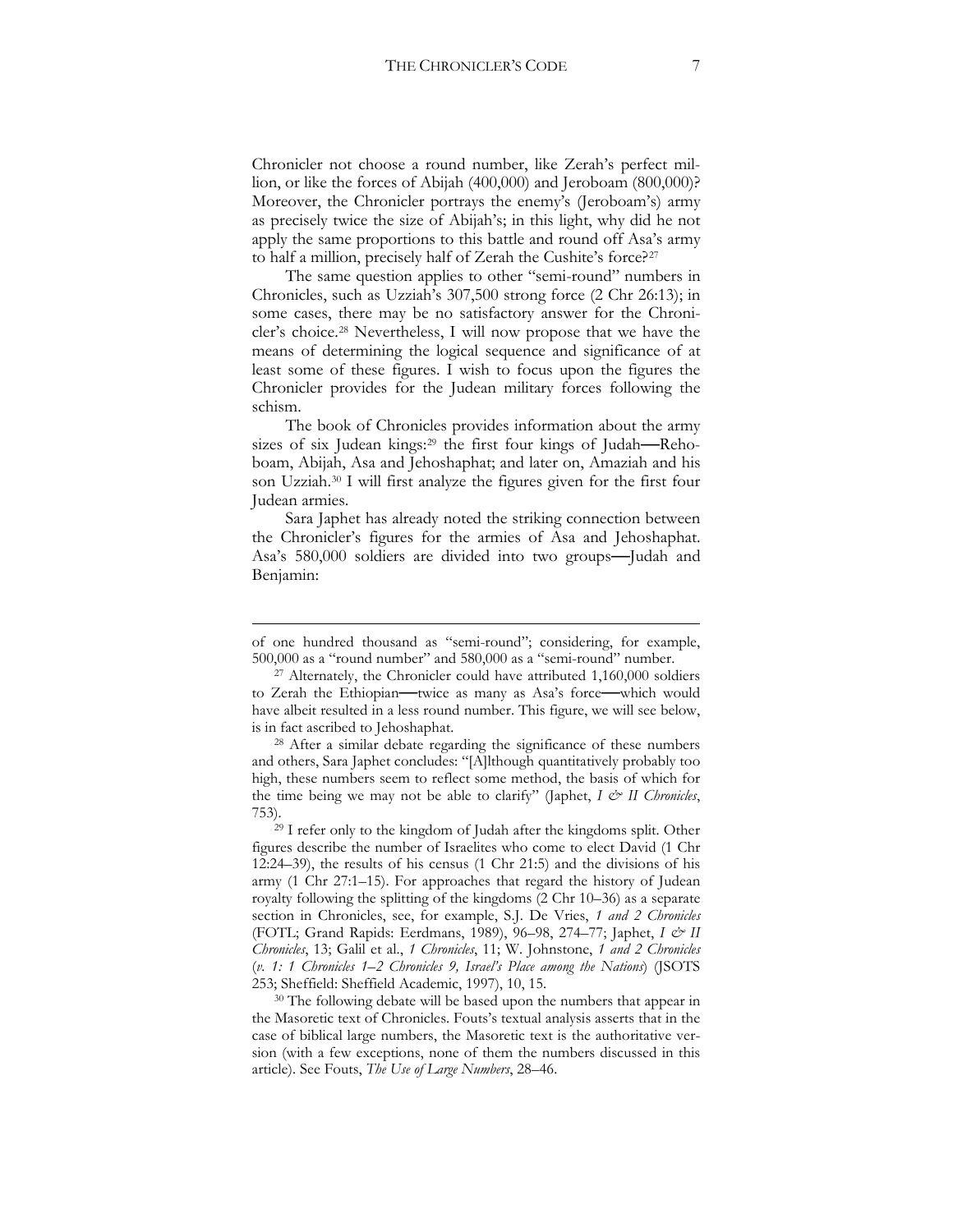Asa had an army of *three hundred thousand* from Judah, armed with large shields and spears, and *two hundred eighty thousand troops* from Benjamin, who carried shields and drew bows; all these were mighty warriors (2 Chr 14:8 [MT 7]).

Jehoshaphat's army is divided into five groups**—**three from Judah and two from Benjamin:

This was the muster of them by ancestral houses: Of Judah, the commanders of the thousands: Adnah the commander, with *three hundred thousand* mighty warriors, and next to him Jehohanan the commander, with *two hundred eighty thousand*, and next to him Amasiah son of Zichri. . . with *two hundred thousand* mighty warriors. Of Benjamin: Eliada, a mighty warrior, with *two hundred thousand* armed with bow and shield, and next to him Jehozabad with *one hundred eighty thousand* armed for war (2 Chr 17:14–18).

The first two groups of Jehoshaphat's army (300,000; 280,000) are precisely the same as the two groups comprising Asa's army, 580,000 in total;<sup>[31](#page-8-0)</sup> and the total of the three remaining groups of Jehoshaphat's army (200,000; 200,000; 180,000) also comes to 580,000. Jehoshaphat's army, therefore, is precisely twice the size of Asa's army.[32](#page-8-1) Jehoshaphat's army is also the largest Judean army mentioned in Chronicles, which McKenzie reads as an expression of the Chronicler's great regard for Jehoshaphat.[33](#page-8-2)

<span id="page-8-0"></span><sup>&</sup>lt;sup>31</sup> These are the only two appearances of the number 280,000 in the entire Bible.

<span id="page-8-1"></span><sup>32</sup> We can point out a parallel phenomenon from the Near East. A report of Shalmaneser I's war against the Hittites claims that he took 14,400 prisoners, while his son, Tukulti-Ninurta I, reports having taken 28,800 prisoners, exactly twice the number his father took. See: A.K. Grayson, *Assyrian Rulers of the Third and Second Millenia BC (to 1115 BC)* (RIMA 1; Toronto: University of Toronto, 1987), 184, 272. Fouts notes that both numbers are divisible by 600, which supports the notion that these numbers are fictitious. See Fouts, *The Use of Large Numbers*, 82. Fouts points out a similar incident: a royal inscription describes that the Akkadian king Rimush had ten times the number of people eating at his table than his father, Sargon I, did. See: D. Frayne, *Sargonic and Gutian Periods (2334–2113 BC)* (RIME, 2; Toronto: University of Toronto, 1993), 29, 48; Fouts, *The Use of Large Numbers*, 75–76, and n. 28 there. See also: D.M. Fouts, "Another Look at Large Numbers in Assyrian Royal Inscriptions," *JNES* 53 (1994), 205–11.

<span id="page-8-2"></span><sup>33</sup> Japhet, *I & II Chronicles*, 752–53; Oded, *2 Chronicles*, 135; S.L. McKenzie, "The Trouble with King Jehoshaphat," in R. Rezetko et al. (eds.), *Reflection and Refraction: Studies in Biblical Historiography in Honour of A. Graeme Auld* (Leiden: Brill, 2007), 303–4. The wondrous, precise doubling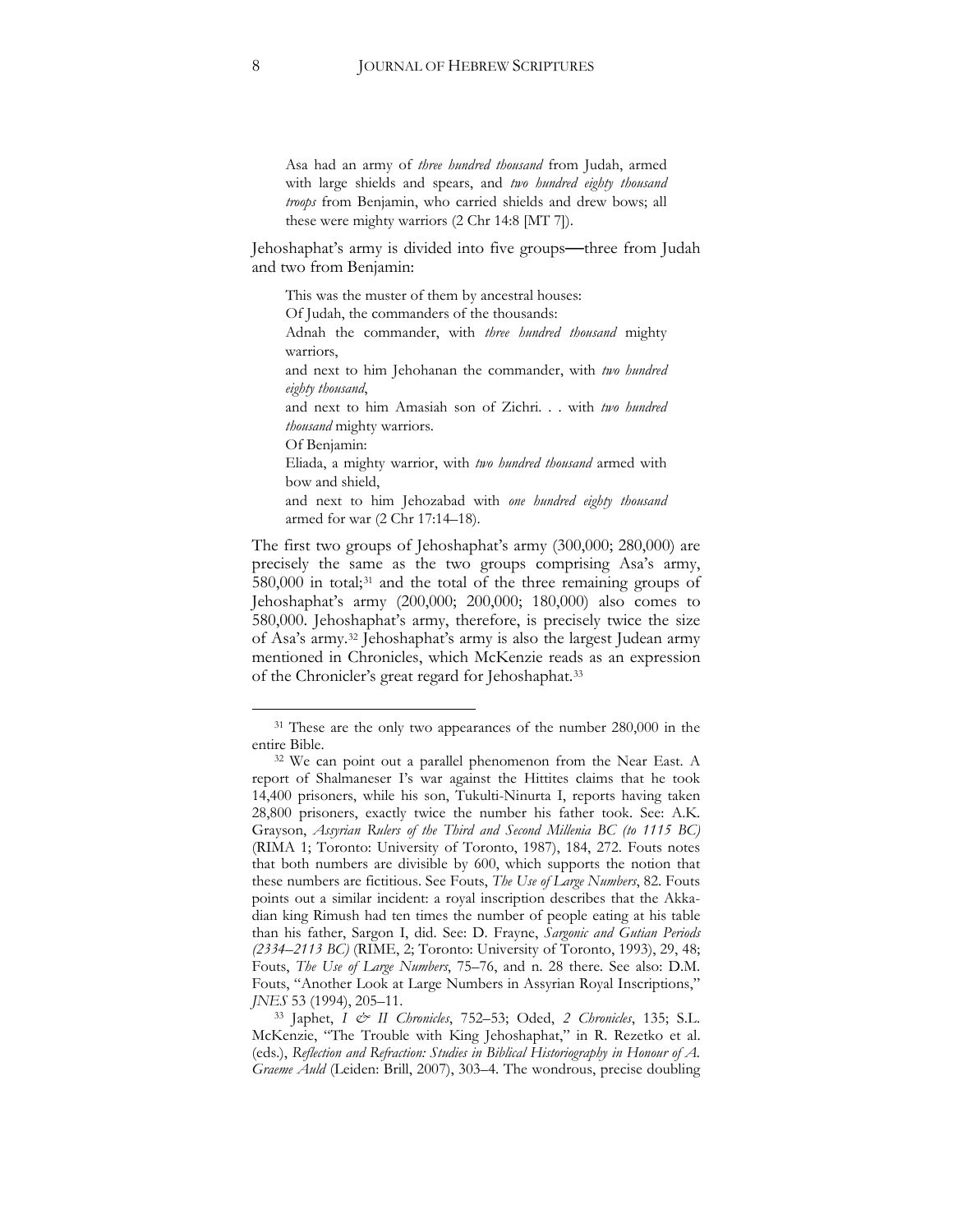This evaluation, however, paints only a partial picture. A closer look at the information I will shortly present will reveal that the Chronicler's intention was not to present Jehoshaphat's army as twice the size of his father Asa's army, even though this initially seems to be the obvious ratio. As mentioned, Asa is not the first king of Judah whose army is mentioned in Chronicles; he is preceded by Rehoboam and Abijah:

When Rehoboam came to Jerusalem, he assembled *one hundred eighty thousand* chosen troops of the house of Judah and Benjamin to fight against Israel, to restore the kingdom to Rehoboam (2 Chr 11:1).

Abijah engaged in battle, having an army of valiant warriors, *four hundred thousand* picked men; and Jeroboam drew up his line of battle against him with eight hundred thousand picked mighty warriors (2 Chr 13:3).

The number ascribed to Rehoboam's army is not the Chronicler's original invention, as the same figure appears in the parallel narrative in 1 Kgs 12:21. The size of Abijah's army, as mentioned, seems to stem from the figures of David's census; whereas the size of Jehoshaphat's army is twice that of Asa's. This brings us back to Ralph Klein's question: How did the Chronicler reach the figure 580,000 for Asa's army?

A cursory glance already reveals that the common denominator of all the semi-round numbers presented here is 80,000 (Rehoboam's army: 180,000; the second groups of Asa and Jehoshaphat's army: 280,000; the fifth group of Jehoshaphat's army: 180,000). This can hardly be coincidence; the different numbers are presumably related. In order to reach a convincing explanation for these numbers, logic dictates that the various sizes of the Judean royal armies ought to be *compared*; indeed, most scholars who identified the 2:1 ratio between Jehoshaphat and Asa's armies followed this course of action. It is difficult to fathom an *a priori* conjecture that might inspire *addition* or *subtraction* of the figures given for the royal Judean armies, as these figures essentially reflect the fluctuation of a single army**—**the Judean army**—**over the course of the Judean dynasty. This is presumably why the following information has entirely escaped scholarly notice until now: Asa's army *is equal to the sum of* Rehoboam and Abijah's armies. These data can be formulated in the following equation:

> $180,000 + 400,000 = 580,000$  $Rehoboam + Abijah = Asa$

of Judah's army in just a few years is further proof that these figures are not based on any kind of reality, and the analysis that follows will prove this beyond any reasonable doubt.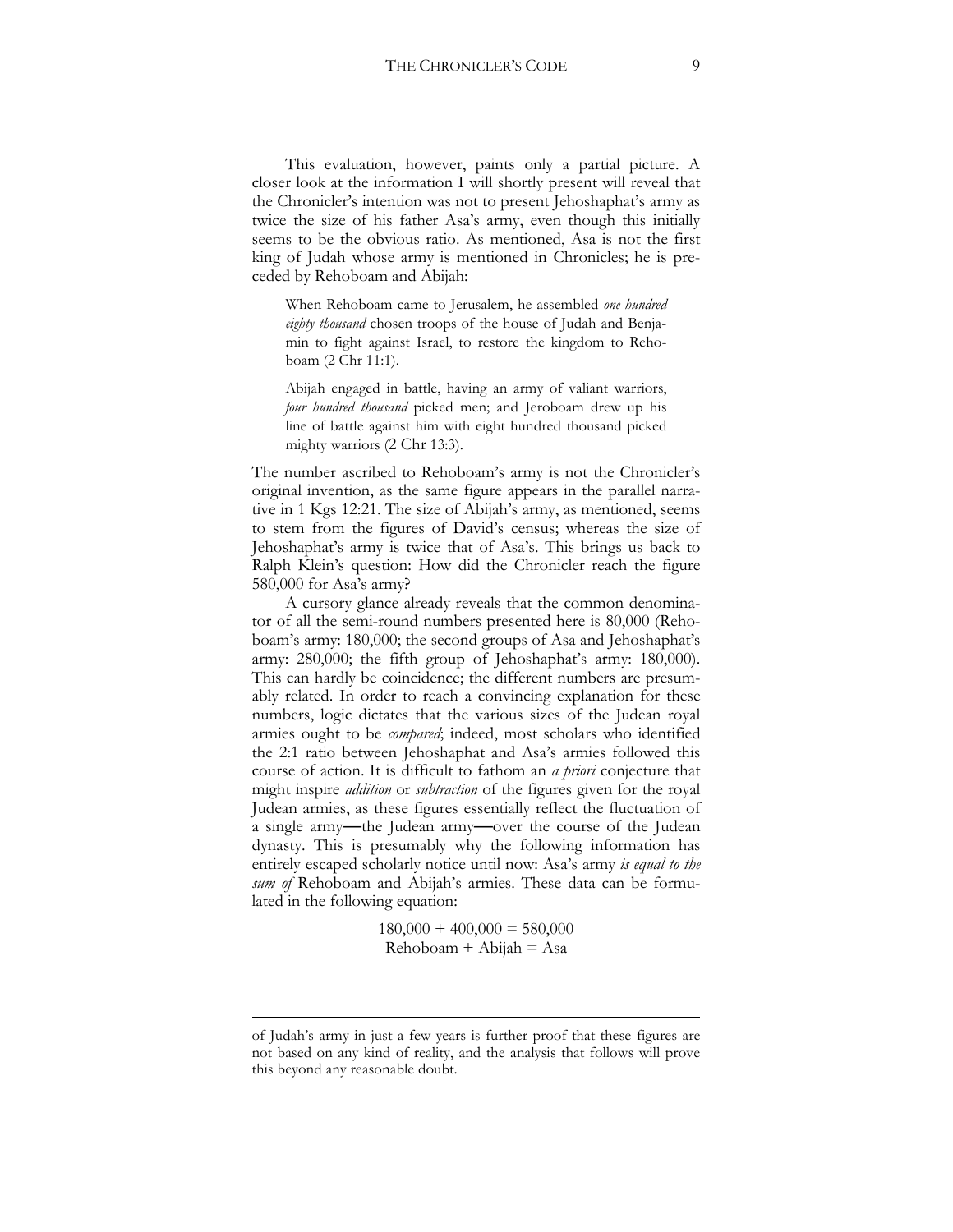The size of Asa's army is equal to the combination of the armies of the two kings who preceded him. This information might have been written off as coincidence, were it not for the same phenomenon repeating itself in regard to Jehoshaphat:

> $180,000 + 400,000 + 580,000 = 1,160,000$  $Rehoboam + Abijah + Asa = Jehoshaphat$

The size of Jehoshaphat's army, therefore, was not reached through the doubling of Asa's army; rather, it reflects the total size of the militaries of all *three* kings who preceded him**—**Rehoboam, Abijah, and Asa**—**just as the size of his father Asa's army was reached through the addition of his *two* predecessors. This claim is significantly substantiated through a comparison of the five groups comprising Jehoshaphat's force with the figures of the armies of Rehoboam, Abijah and Asa. As noted, the first two groups are identical to the groups that comprise Asa's army. The third and fourth groups each contain 200,000 soldiers, together 400,000 which is the same size as Abijah's force; while the fifth group of 180,000 is identical to the number of Rehoboam's military.[34](#page-10-0) The following table illustrates the data that have been presented so far:

| Rehoboam | Abijah  | Asa     | <b>Jehoshaphat</b> |  |
|----------|---------|---------|--------------------|--|
|          |         | 300,000 | 300,000            |  |
|          |         | 280,000 | 280,000            |  |
|          |         |         | 200,000            |  |
|          | 200,000 |         |                    |  |
| 180,000  |         |         | 180,000            |  |

Jehoshaphat's army, if so, contains all the figures of the Judean armies of his predecessors in chiastic sequence: firstly Asa's army, then Abijah's army, and finally**—**Rehoboam's army.[35](#page-10-1)

The only imperfect parallel in this comparison is that of Abijah's force, which numbers 400,000 men, and the first two groups of 200,000 in Jehoshaphat's force. Based on the premise that these numbers are fictitious and were chosen for literary manipulation, the question arises as to why the Chronicler chose to divide this total into two within Jehoshaphat's force. This may have

<span id="page-10-0"></span><sup>&</sup>lt;sup>34</sup> These are the two only instances of the number 180,000 in the Bible (besides, of course, for the parallel narrative in 1 Kgs 12:21 regarding Rehoboam's army).

<span id="page-10-1"></span><sup>35</sup> On the phenomenon of chiasm in the Bible and ancient times see: J.W. Welch (ed.), *Chiasmus in Antiquity: Structures, Analyses, Exegesis* (Hildesheim: Gerstenberg, 1981); M.J. Boda, "Chiasmus in Ubiquity: Symmetrical Mirages in Nehemiah 9," *JSOT* 71 (1996), 55–70. On chiasm in Chronicles see: I. Kalimi, *The Reshaping of Ancient Israelite History in Chronicles* (Winona Lake: Eisenbrauns, 2005), 215–31; M.K.Y.H. Hom, "Chiasmus in Chronicles: Investigating the Structures of 2 Chronicles 28:16–21; 33:1– 20; and 31:20–32:33," *AUSS* 47 (2009), 163–79; Y. Berger, "Chiasm and Meaning in 1 Chronicles," *JHS* 14 (2014), [1–31.](http://www.jhsonline.org/Articles/article_195.pdf)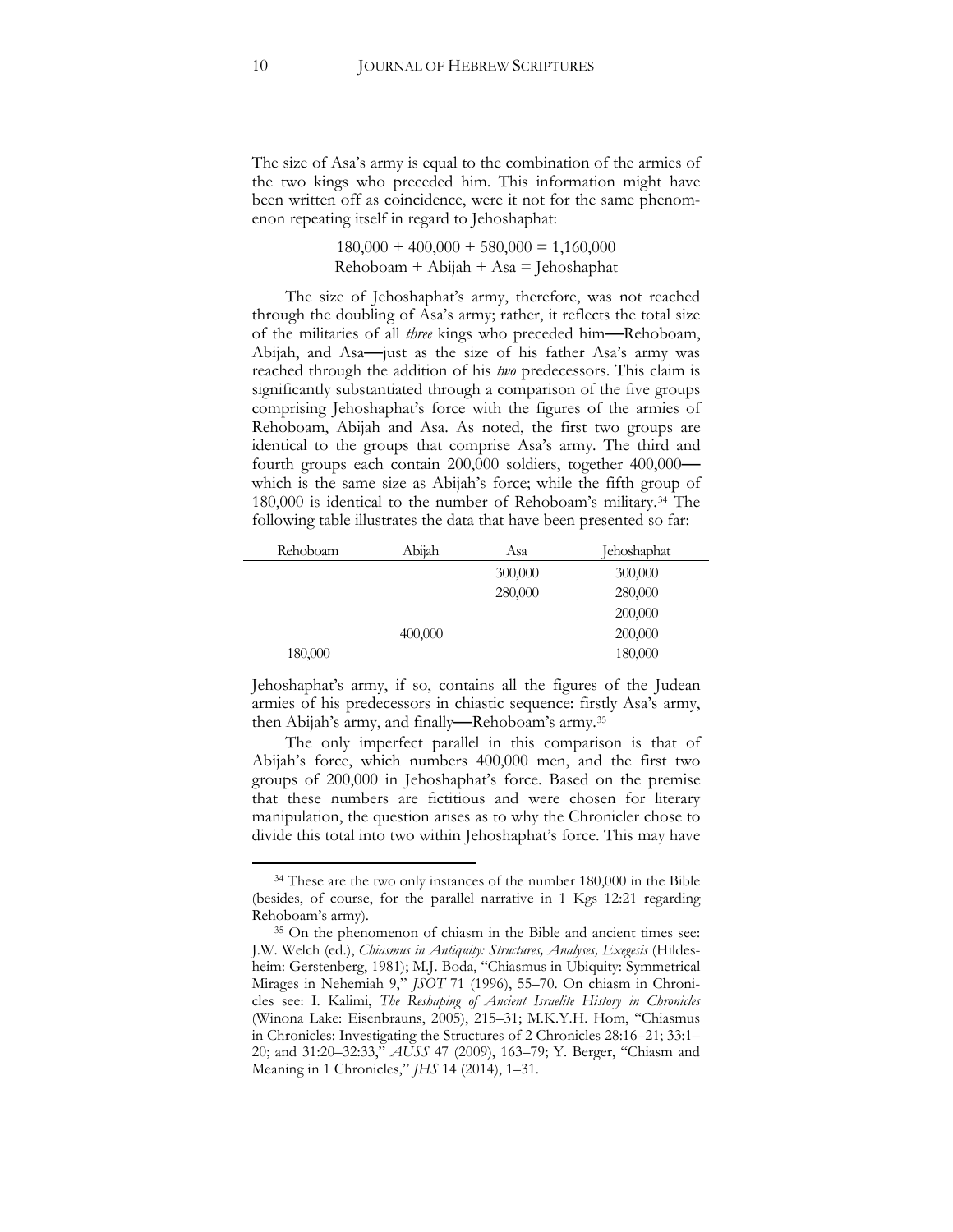a logical explanation, however. As noted, the Chronicler's guiding principle for the numerical sequence of Jehoshaphat's army was the chiastic inversion of the military counts of his predecessors, but this was not the *only* guiding principle. Japhet and Klein note that the different units of Jehoshaphat's army are listed in descending order, from the largest to the smallest.[36](#page-11-0) This principle does not contradict the aforementioned chiastic structure in regard to the units which are parallel to those of Asa and Rehoboam's army: 300,000, 280,000 (=Asa); 180,000 (=Rehoboam). But Abijah's placement between them compelled the Chronicler to divide the number of Abijah's army into two groups of 200,000 in order to retain the descending numerical order of the units of Jehoshaphat's army, in between the units of 280,000 and 180,000. This division does not weaken its connection to Abijah's army, as the fact that both groups contain the same number of fighters**—**200,000 invites their connection. If so, the structure and order of Jehoshaphat's army were influenced by two guiding principles: the chiastic order reflecting the army figures of the preceding kings; and the descending numerical sequence. This hypothesis is compatible with the range of data I have presented so far. In any case, we can conclude that the division of Jehoshaphat's army into groups, as well as the figures and totals of these groups, is entirely fictitious.[37](#page-11-1)

The numerical design and sequence of the military forces of the first four Judean kings was calculated to reflect the rise of Judah's military power after the division of the kingdoms.[38](#page-11-2) Not only is each king's army larger than that of his predecessor; Asa and Jehoshaphat's armies are explicitly compared to the armies that precede their own, and are dependent upon them. The noted chiastic structure that guides the division of Jehoshaphat's army

<span id="page-11-0"></span><sup>36</sup> Japhet, *I & II Chronicles*, 752; R.W. Klein, *2 Chronicles* (Hermeneia; Minneapolis: Fortress, 2012), 253.

<span id="page-11-1"></span><sup>&</sup>lt;sup>37</sup> The artificial quality of these numbers dispels the notion that the Chronicler drew information about Jehoshaphat's army from any historical source, as was claimed by H.G.M. Williamson, *1 and 2 Chronicles* (NCBC; Grand Rapids: Marshal Morgan & Scott, 1982), 261–63; S.S. Tuell, *First and Second Chronicles* (Interpretation; Louisville: Westminster John Knox Press, 2001), 176; S.L. McKenzie, 1 & 2 Chronicles (AOTC; Nashville: Abingdon, 2004), 289. Those against this notion: Welten, *Geschichte und Geschichtsdarstellung*, 79–114; M.J. Selman, *2 Chronicles* (TOTC; Leicester: Inter-Varsity, 1994), 407. Regarding the debate around the question of the Chronicler's general historic credibility, see K. Peltonen, *History Debated: The Historical Reliability of Chronicles in Pre-Critical and Critical Research* (2 vols.; Helsinki: Finnish Exegetical Society, 1996). On the Chronicle's sources, see also H.R. Macy, *The Sources of the Books of Chronicles: A Reassessment* (PhD. Diss.; Cambridge 1975).

<span id="page-11-2"></span><sup>38</sup> A number of scholars have also pointed out that this pattern reflects a gradual rise in military power, although no one notes the systematic, fictitious pattern informing this. See: Elmslie, *The Books of Chronicles*, 239; Oded, *2 Chronicles*, 135; Tuell, *First and Second Chronicles*, 176.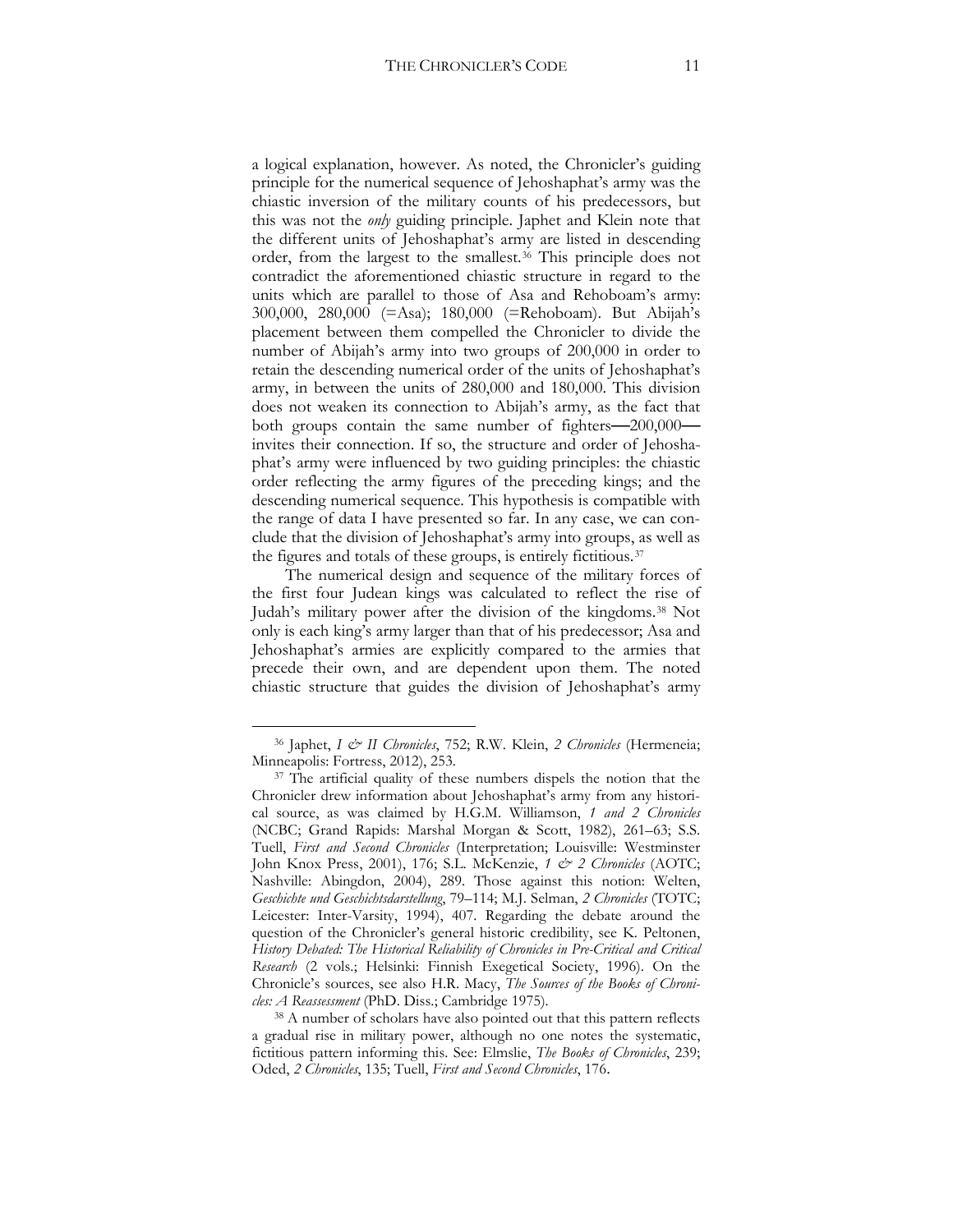shows that the Chronicler considered Jehoshaphat's reign as the culmination of Judah's development. Judah's military intensification, which began with Rehoboam's army of 180,000, reaches a crescendo with Jehoshaphat**—**whose smallest military unit forms an *inclusio* with the beginning of Judah's military rise. The Chronicler does not provide any specific information about the army size of the next monarchs**—**Jehoram, Ahaziah, Athaliah and Jehoash (21–23); but the description of their reign implies that Judah deteriorated rapidly from a military, religious and political perspectives (for example: 2 Chr 21:8–10; 16–17; 22:1, 5–10). Jehoshaphat's reign, therefore, marks the climax, as well as the end, of the process of Judah's rise in power during this period[.39](#page-12-0)

- 1. *The outcome of battle as a reflection of religious worthiness*: In Rehoboam's time**—**the war against Shishak is lost because he strays from God's path, and Judah's humbling only leads to a lesser punishment rather than to victory (2 Chr 12:1–12); in Abijah and Asa's time**—**their reliance on God leads to victory (13:3–20; 14:9–15 [MT 8–14]); in Jehoshaphat's time**—**overwhelming victory without lifting a finger, for God fights for Israel's sake (20:1–30). Regarding the connection between the wars, see, for example: R. Kasher, "yešu'at yehošapaṭ: memaddeha, maqbbiloteha umašma'uyyoteha (2 Chr 20:1–30)," *Beit Mikra* 31 (1986), 242–51 (Hebrew); De Vries, *1 and 2 Chronicles*, 294; S.J. Schweitzer, *Reading Utopia in Chronicles* (New York/London: T&T Clark, 2007), 94. On the Chronicler's notions of reward and punishment in his work, see, for example: Dillard, *2 Chronicles*, 76–81, and bibliography there; B.E. Kelly, *Retribution and Eschatology in Chronicles* (Sheffield: Sheffield Academic, 1996); idem, " 'Retribution' Revisited: Covenant, Grace and Restoration," in M. Graham et al. (eds.), *The Chronicler as Theologian* (London: T&T Clark, 2003), 206–27.
- 2. *The Capture of Territory from Israel*: While Rehoboam lost all the northern territory in the schism, Abijah and Asa capture towns from Israel ("Abijah pursued Jeroboam, *and took cities from him* (וילכד ממנו ערים) "(13:19); "When Asa heard these words... he took courage, and put away the abominable idols from all the land of Judah and Benjamin *and from the towns that he had taken* (ומן הערים אשר לכד (in the hill country of Ephraim" (15:8). This motif reoccurs in Jehoshaphat's time: "He placed forces in all the fortified cities of Judah, and set garrisons in the land of Judah, *and in the cities of Ephraim that his father Asa had taken* (אפרים ובערי אביו)" (אשר לכד אסא אביו)" (17:2). This motif also undergoes a process of intensification: in contrast to his father Rehoboam, Abijah captures cities from Israel; Asa captures (additional?) cities, and even clears them of idolatry; Jehoshaphat sets garrisons in them, reinforcing his rule within them even more. This motif does not

<span id="page-12-0"></span><sup>39</sup> Other motifs weave the narratives of the Judean kings from Rehoboam until Jehoshaphat together, and some also reflect this gradual rise; in this way, the literary use of army size is part of a larger narrative design. To illustrate this, I will sketch out a (strictly) partial list of some of these motifs: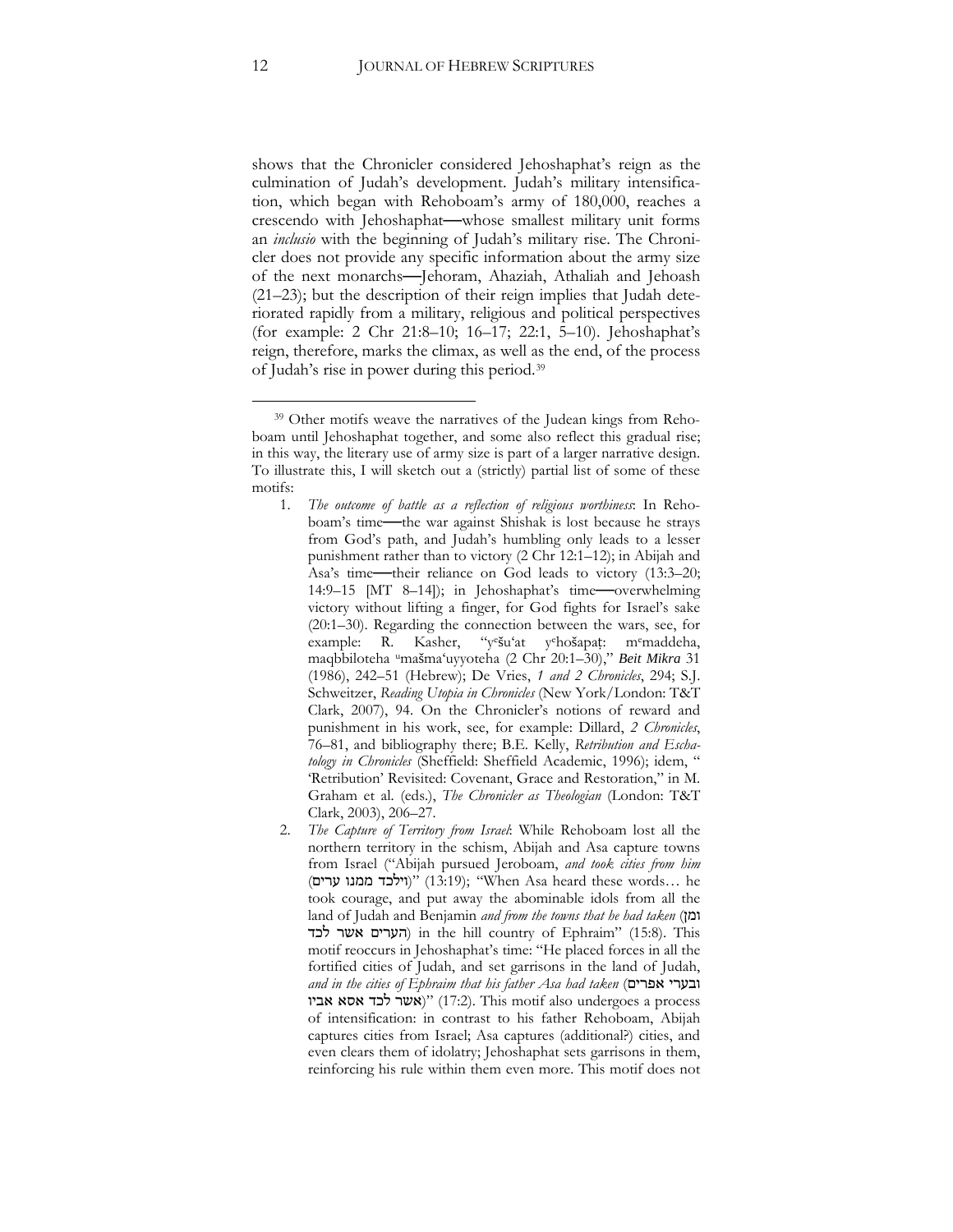The Chronicler's ingenious system is somewhat surprising, as the presentation of Judah's army in Asa's or Jehoshaphat's time as the total sum of their predecessors' armies is neither intuitive nor based upon any kind of historical reality. This phenomenon invites two conclusions. The first is local: the fact that the Chronicler presents Jehoshaphat's army as equal to the sum of all its precursors testifies that the Chronicler kept an extended period of Judah's history in mind**—**from Rehoboam and on**—**when composing the narrative of Jehoshaphat. This reflects his conception of this period as a single, continual process culminating with the reign of Jehoshaphat, who is characterized as standing on the shoulders of his ancestors. The second conclusion is methodological: the reader who seeks understanding of the Chronicler's choice of numbers<sup>[40](#page-13-0)</sup> must be prepared to entertain atypical, diverse theoretical possibilities, given that the Chronicler apparently made creative**—**and even surprising—use of the numbers suffused throughout the text.

#### **THE ARMIES OF AMAZIAH, UZZIAH, AND AHAZ**

The data presented so far show that the figures provided for the royal Judean armies are far from arbitrary; rather, the Chronicler employed them to convey a certain objective. This conclusion prompts exploration of the remaining numbers given for the royal Judean army in the work. The army size of only two other Judean kings is provided in the text**—**Amaziah and his son, Uzziah. Although the systemization of these numbers is less clear-cut, we can still draw a number of cautious conclusions from them; I do not intend, however, to make unequivocal assertions, and it may be assumed that future research will shed further light on these issues.

As mentioned, the text divides the armies of Asa and Jehoshaphat into groups, wherein the first and largest group of each num-

reappear in Chronicles again.

<sup>3.</sup> *Fortified cities*: Rehoboam builds fifteen "cities for defense… he made the fortifications strong (ערי מצרות)" (11:5–10), and later sends his sons to rule within them (11:23=ערי המצרות), but Rehoboam's sin leads to Shishak's capture of "the cities for defense (ערי המצרות) belonging to Judah." The text relates that Asa "built fortified cities (ערי מצורה) in Judah" (14:6 [MT 5]) while Jehoshaphat gives many gifts to his sons, including "fortified cities (ערי מצרות) in Judah" (21:3), similarly to Rehoboam in his day. This motif does not appear again in Chronicles, and it is unique to this specific sequence of kings.

<sup>4.</sup> *The root* בקש *+ God*: The root (בקש (in relation to seeking God (or the presence of God) appears eight times in Chronicles. Besides for three appearances in relation to David and Solomon (1 Chr 16:10–11; 2 Chr 7:14), the rest appear in conjunction to Rehoboam until Jehoshaphat (2 Chr 11:16; 15:4, 15; 20:4).

<span id="page-13-0"></span><sup>40</sup> This is true, of course, of numbers that we may assume have no relation to any kind of historical reality.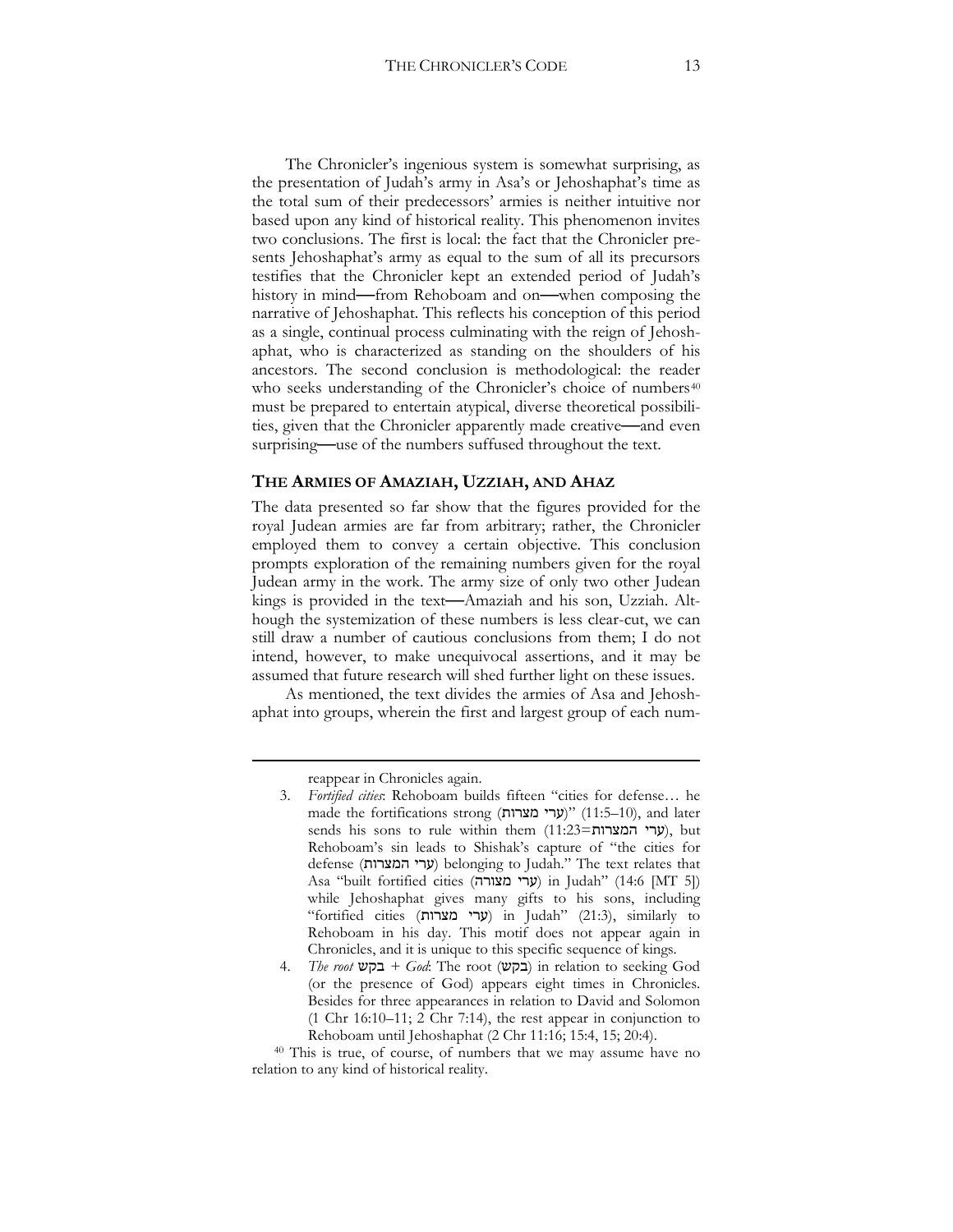bers 300,000. It can hardly be coincidence that the first and only group in Amaziah's army also numbers 300,000:

Amaziah assembled the people of Judah, and set them by ancestral houses under commanders of the thousands and of the hundreds for all Judah and Benjamin. He mustered those twenty years old and upward, and found that they were *three hundred thousand* picked troops fit for war, able to handle spear and shield $41$  (25:5).

The salient decline of the Judean army**—**which at last count in Jehoshaphat's time was 1,160,000 strong**—**was presumably due to the bleak days of Jehoram, Ahaziah and Athaliah. Japhet points out that Amaziah himself is dissatisfied with the size of his army, which leads to the hiring of an additional 100,000 soldiers from Israel (25:6).[42](#page-14-1) Over the period between the reigns of Jehoshaphat and Amaziah, the Judean army apparently dwindled to the size of the first group of Asa and Jehoshaphat's armies.

Uzziah's army is slightly larger, and is anomalous among the figures of the Judean armies as it is not a round number, although the round figure 300,000 does form part of its total:

The whole number of the heads of ancestral houses of mighty warriors was two thousand six hundred. Under their command was an army of *three hundred seven thousand five hundred*, who could make war with mighty power, to help the king against the enemy (26:12–13).

Between father and son, the Judean army increased by 7,500 soldiers. This number is precisely one fortieth of 300,000, though we cannot be sure if this calculation has any significance. The Chronicler's intentions may have been more general, wishing to convey that Uzziah's army was slightly larger than that of his father's in order to express that Uzziah managed to rehabilitate the military after his father's crushing defeat at the hands of King Jehoash of

<span id="page-14-0"></span><sup>41</sup> The unusual phrase "able to handle spear and shield (וצנה רמח "(in regard to Amaziah's army generates a connection with the first group of Asa's army, which also numbers 300,000 and comprises warriors bearing "shield and spear (ודמח)" (14:8 [MT 7]). The inversion of the order of *shield and spear // spear and shield* may also hint that the Chronicler drew a deliberate parallel between the two descriptions of these armies. Concerning chiastic inversion in Chronicles (although the discussion chiefly makes comparison to verses outside of Chronicles) see Kalimi, *The Reshaping of Ancient Israelite History*, 232–74. The phrase "shield and spear" also appears in various forms in 1 Chr 12:9, 25; 2 Chr 11:12. Only here, however, does the phrase relate directly to the royal Judean army and the number 300,000.

<span id="page-14-1"></span><sup>42</sup> Japhet, *I & II Chronicles*, 753. Does the Chronicler, perhaps, present Amaziah's deeds as an attempt to restore the army to its size in Abijah's day?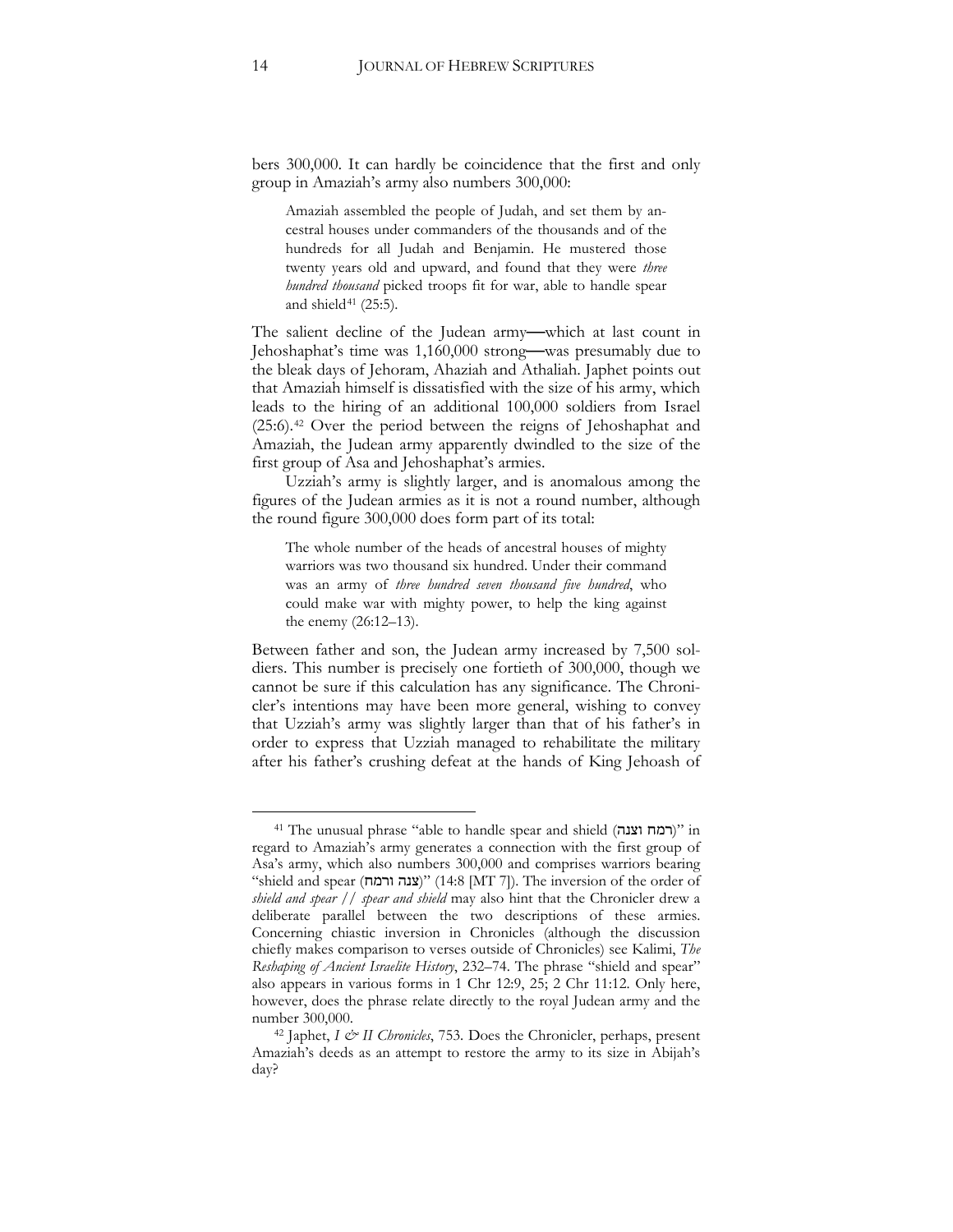Israel (25:21–24). At present, we are not able to draw more definite conclusions.[43](#page-15-0)

In any case, given that the number 300,000 constitutes the first groups of Asa and Jehoshaphat's armies, Amaziah's army and (with an arguably insignificant addition) Uzziah's army (see the table below),<sup>[44](#page-15-1)</sup> we can posit that the Chronicler perceived 300,000 as the size of a basic military unit.[45](#page-15-2) In addition to a basic unit of 300,000, Asa's army contained another unit (280,000) which almost doubled this basic size,[46](#page-15-3) and this total doubled in Jehoshaphat's time. In the book of Chronicles, both Asa and Jehoshaphat are characterized as kings whose reigns marked the heyday of the kingdom of Judah.[47](#page-15-4) The size of Amaziah's army demonstrates the severe decline of the kingdom during the reigns of Jehoram, Ahaziah and Athaliah; Judah's army dwindles to the size of a basic unit of 300,000, and barely improves during Uzziah's reign. This theory justifies the Chronicler's division of Asa's army into two groups of 300,000 and 280,000, when given that it constitutes the sum of Abijah's army (400,000) and Rehoboam's army (180,000), one might expect Asa's army to be divided into groups of 400,000 and 180,000. Asa's army was equal to the sum of the two preceding

<span id="page-15-0"></span>ועל ידם חיל צבא שלש מאות אלף ושבעת 13 has 13 has 13 14 43 The Hebrew of v. 13 has שלש to division allows which ,אלפים וחמש מאות עושי מלחמה בכח חיל ושבעת אלפים וחמש מאות and מאות אלף. The exact translation may be: "Under their command was an army of *three hundred thousand, and seven thousand and five hundred* who could make war with mighty power."

<span id="page-15-1"></span><sup>44</sup> Besides the appearances discussed in this article, the number 300,000 appears just once elsewhere in the Bible, as the number of Saul's army (1 Sam 11:8). This multiple also features as a non-round number (337,500) in Numbers 31:36, 43.

<span id="page-15-2"></span><sup>45</sup> Japhet compares this number to the size of David's army in 1 Chr 27:1–15, which numbered 24,000 for each month of the year, 288,000 in total; it is missing only 12,000 (1000 each month) in order to reach the size in question (Japhet,  $I \circ H$  Chronicles, 753). It may be that the missing 1000 every month stemmed from the prioritization of the number 24,000 per month, similar to the number of singers**—**288 (25:7)**—**consisting of 12 singers for each of the 24 shifts (25:8–31), as the number 24 is a key number in the chapters of David's lists (23:4; 24:4–18; 25:7–31; 26:17–18; 27:1–15). See also M. Lynch, *Monotheism and Institutions in the Book of Chronicles: Temple, Pristhood, and Kingship in Post-Exilic Perspective* (Tübingen: Mohr Siebeck, 2014), 145–48. On the other hand, this might be purely coincidental.

<span id="page-15-3"></span><sup>46</sup> The reason that the number was not fully doubled to 600,000 is presumably due to the system presented in the first section of the article, which argues that the Chronicler chose to present Asa's army as the totals of the armies of Rehoboam and Abijah.

<span id="page-15-4"></span><sup>47</sup> See, for example: C. Mitchell, *The Ideal Ruler as Intertext in 1–2 Chronicles and the Cyropaedia* (Ph.D. Thesis; Ottawa 2001), 252–56; Dillard, *2 Chronicles*, 110; Klein, *2 Chronicles*, 212–13.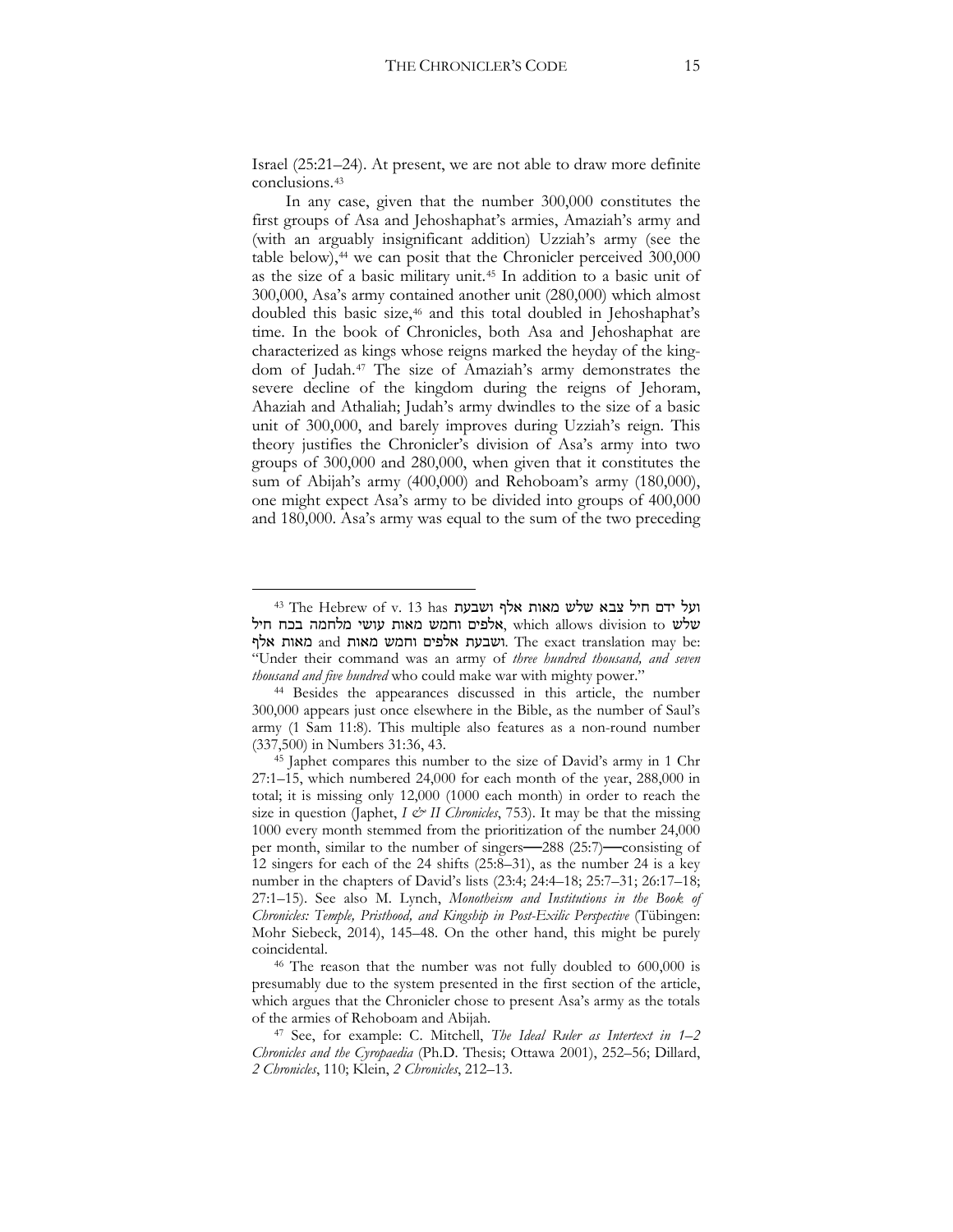armies, but its inner division reflects the Chronicler's notions of a "standard" military unit.[48](#page-16-0)

If what we have asserted so far is correct, and the Chronicler perceives that the army remains roughly 300,000 strong throughout the reigns of Amaziah and Uzziah, this serves to illuminate the Chronicler's characterization of the reign of Ahaz. The size of Ahaz's army is not related in the text, but the heavy losses his army suffers at the hand of the king of Israel, Pekah son of Remaliah, are noted:

Pekah son of Remaliah killed *one hundred twenty thousand* in Judah in one day, all of them valiant warriors, because they had abandoned the LORD, the God of their ancestors. (28:6)

This number initially seems to differ from the rest of the figures that characterize the royal Judean army in Chronicles**—**it is a semiround number that contains the component 20,000, which seems to deviate from the semi-round numbers associated with all other Judean kings, which contains the component 80,000. However, given that the number in this episode concerns the *loss* of fighters, *subtraction* seems appropriate in this context; and 20,000 indeed emerges as an integral part of the Chronicler's mathematical manipulation of the royal Judean military. Moreover, if my hypothesis is correct, and the Chronicler indeed perceives the standard size of a Judean military unit during this period<sup>[49](#page-16-1)</sup> as  $300,000$ , then the death of 120,000 soldiers would leave Ahaz with 180,000 men. Through this the Chronicler closes another circle: during the dismal days of Ahaz, Judah's army reverts to its initial size**—**to the 180,000 strong army once commanded by Rehoboam.

<span id="page-16-0"></span><sup>48</sup> It may be that the prophet's words to Amaziah, forbidding him to hire another 100,000 Israelite fighters, are not only due to the explicit reservation from the northern kingdom (2 Chr 25:7–8) but also from the notion that 300,000 is a sufficient military unit, but this is not obliging.

<span id="page-16-1"></span><sup>49</sup> From the plain meaning of the text, it seems that Jotham, Uzziah's son, reigned for 16 years, which is the time gap between Uzziah and his grandson Ahaz. However, various historical reconstructions have resulted in a consensus that at least some years of Jotham's reign (and according to Galil**—**his entire reign) were in fact considered part of Uzziah's reign when he suffered from leprosy. See, among others: E.R. Thiele, *The Mysterious Numbers of the Hebrew Kings: A Reconstruction of the Chronology of the Kingdoms of Israel and Judah* (Chicago: University of Chicago,1951), 99–135; G. Galil, *The Chronology of the Kings of Israel and Judah* (Leiden: Brill, 1996), 46–82. In this light, Ahaz's reign can be effectively be considered the direct continuation of Amaziah and Uzziah's rule, so that the consistence of their army size is likely. Moreover, it is worth emphasizing that these numbers are fictitious and designed to play a literary role, so actual historic logic is less of a concern; just as the historical justification of Jehoshaphat's army being double the size of Asa's, for example, is not necessary.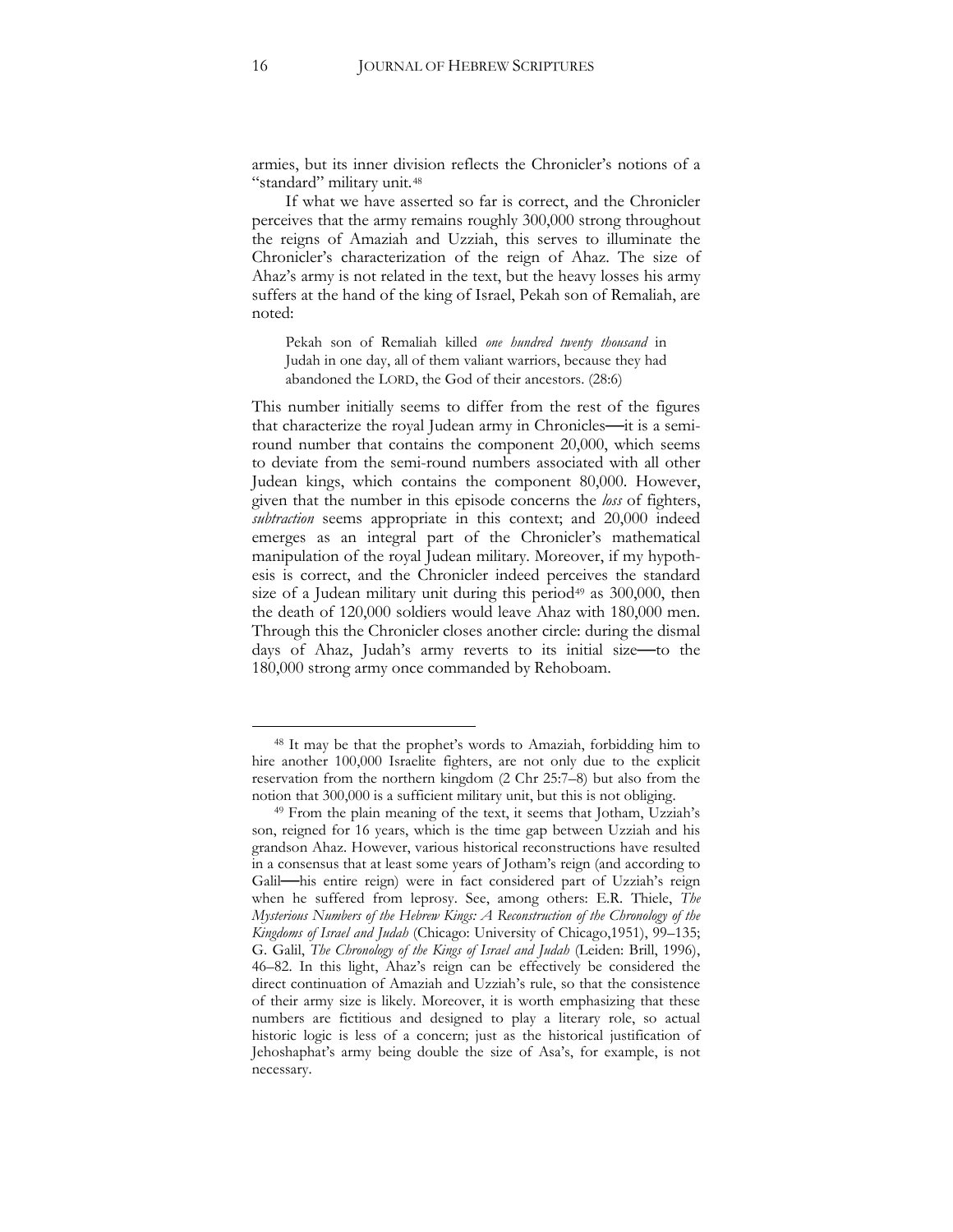In light of this exposed process, we can conclude that the Chronicler arranged the numbers of the royal Judean armies most of them, presumably, of his own invention**—**in an ingenious logical sequence. The period from Rehoboam until Jehoshaphat is marked by gradual growth; sharp decline during the reigns of Jehoram to Jehoash leaves Amaziah and Uzziah with a limited military; and finally, during the miserable regime of Ahaz, who is char-acterized as one of the greatest sinners in the book,<sup>[50](#page-17-0)</sup> Judean's once powerful military shrinks to its minimal state of Rehoboam's time.

The following table summarizes the data provided about Judah's royal military throughout Chronicles:

| Rehoboam | Abijah  | Asa     | Jehoshaphat | Amaziah | Uzziah                  | Ahaz      |
|----------|---------|---------|-------------|---------|-------------------------|-----------|
|          |         | 300,000 | 300,000     | 300,000 | 307,500<br>$(300,000 +$ |           |
|          |         | 280,000 | 280,000     |         | 300,000/40?)            |           |
|          |         |         | 200,000     |         |                         |           |
|          | 400,000 |         | 200,000     |         |                         |           |
| 180,000  |         |         | 180,000     |         |                         | 180,000?  |
|          |         |         |             |         |                         | (300,000) |
|          |         |         |             |         |                         | 120,000)  |

<span id="page-17-0"></span> $\overline{a}$ <sup>50</sup> K.A.D. Smelik, "The Representation of King Ahaz in 2 Kings 16 and 2 Chronicles 28," in J.C. de Moor (ed.), *Intertextuality in Ugarit and Israel* (Leiden: Brill, 1998), 171–72, 179; R. Ackroyd, "The Biblical Interpretation of the Reigns of Ahaz and Hezekiah," in W.B. Barrick and J.R. Spencer (eds.), *In the Shelter of Elyon: Essays on Ancient Palestinian Life and Literature in Honor of G.W. Ahlström* (JSOTS, 31; Sheffield: JSOT, 1984), 248; I. Amar, "Chaotic Writing as a Literary Element in the Story of Ahaz in 2 Chronicles 28," *VT* 66 (2016), 349-64.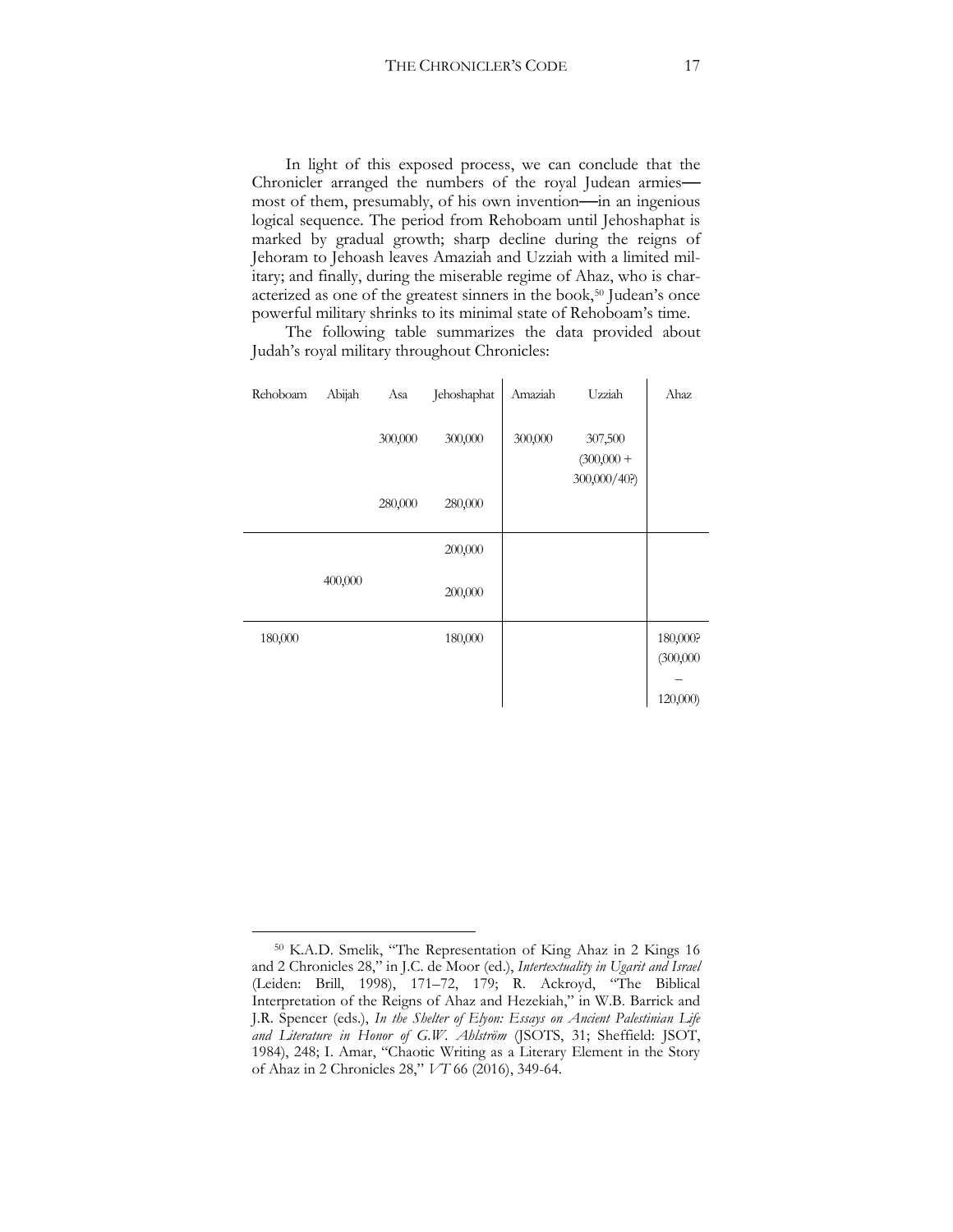#### **CONCLUSION**

The numbers the Chronicler provides for the royal Judean militaries are exaggerated, and there is every indication that most of these figures are of the Chronicler's own invention. This does not mean that these numbers are arbitrary, however. The size of Rehoboam's army (180,000) seems to be taken from the source in Kings, as this number, and the verse it features in, also appear in the parallel narrative about the splitting of the kingdoms in the book of Kings (1 Kgs 12:21); the size of Abijah's army (400,000) seems to be derived from the story of David's census, and reflects the Judean military's significant growth; the Chronicler presents Asa's army (580,000) as the sum of the armies of his father and grandfather; while the astronomical size of Jehoshaphat's military (1,160,000) represents the combined forces of his father, grandfather, and great-grandfather. This exponential growth conveys a clear message; a sense of sweeping continuity between these kings as Judah's military power soars and Judah reaches its heyday.

Finally, I cautiously proposed that the figures relating to the militaries of Amaziah, Uzziah and Ahaz continue this historical sequence, this time marking its decline. The number 300,000 that comprised the first groups of Asa and Jehoshaphat's military constitutes Amaziah and Uzziah's entire forces, while the death of 120,000 soldiers in Ahaz's time reduces Judah's military to the size of the kingdom's army in the days of Rehoboam**—**just 180,000.

It is worth adding that Ahaz's lowly reign is rectified by the figure of Hezekiah, whom the Chronicler characterizes as a righteous king who restores the greatness of David and Solomon's golden age to Judah, and even, in a certain sense, eclipses the greatness of Jehoshaphat.<sup>51</sup> It may well be that preceding this return to the age of David and Solomon, the Chronicler created a literary framework around the narratives of the kingdom of Judah following the division (2 Chr 10–28).<sup>52</sup> If so, the numerical sequence presented in this article is certainly woven throughout this unit, from Rehoboam until Ahaz.

This analysis has various implications for further study of the book of Chronicles. From a historical perspective, this lends greater weight to the claim that the numbers in Chronicles**—**at least the exaggerated figures among them**—**are fictitious. In truth, there is no evident difference between numbers that seem inflated and numbers that do not; did the Chronicler necessarily inflate every number of which he made literary use? Once the Chronicler's (very) creative use of numbers is recognized, there is no reason to

<sup>51</sup> See, for example, Japhet, *I & II Chronicles*, 912; M.A. Throntveit, "The Relationship of Hezekiah to David and Solomon in the Books of Chronicles," in M. Graham et al. (eds.), *The Chronicler as Theologian* (London: T&T Clark, 2003), 105–21, and literature there.

<sup>52</sup> H.G.M. Williamson, *Israel in the Books of Chronicles* (New York: Cambridge University Press, 1977), 119–25.